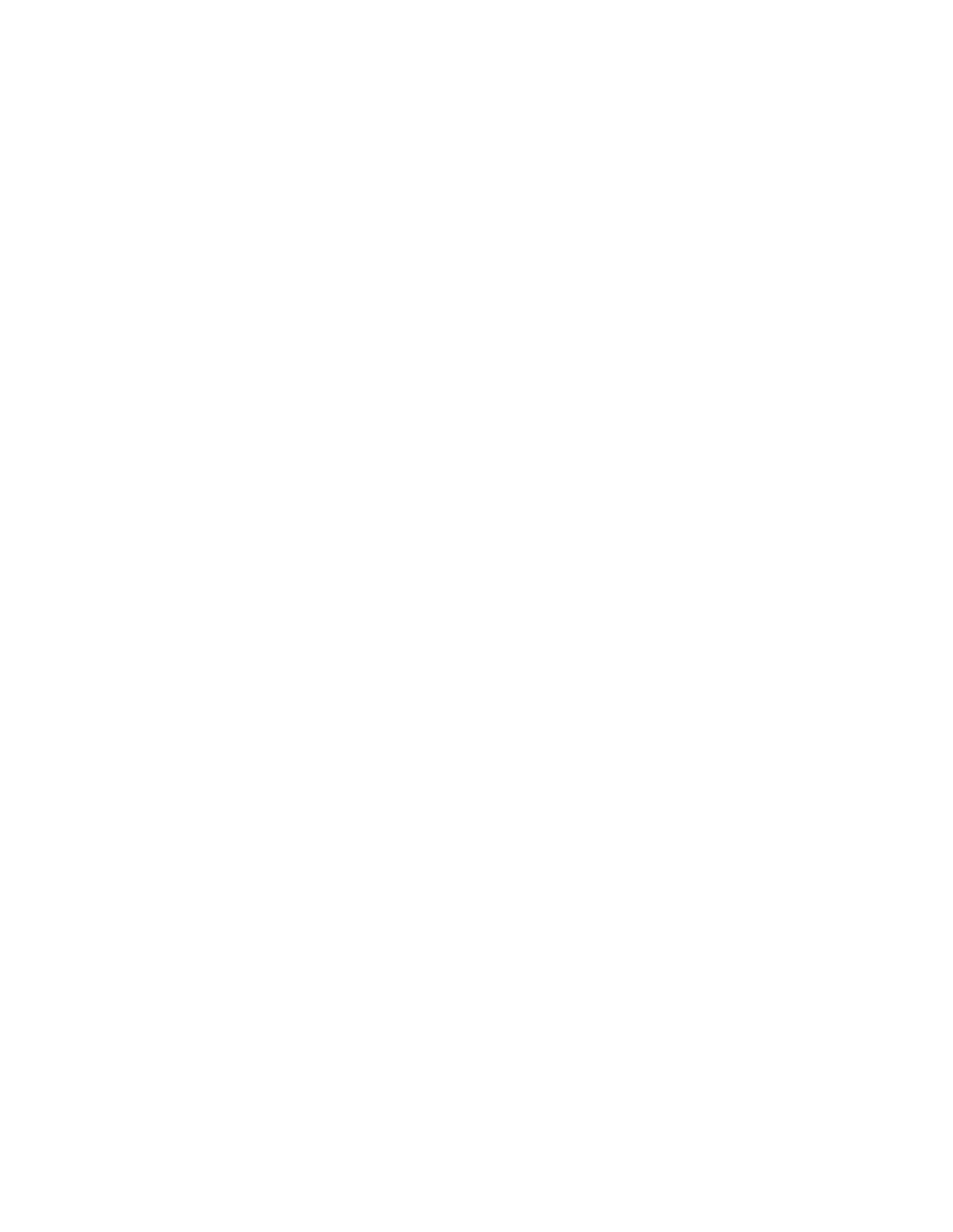# Field-theoretic Methods

Uwe Claus Täuber

Department of Physics, Center for Stochastic Processes in Science and Engineering Virginia Polytechnic Institute and State University Blacksburg, Virginia 24061-0435, USA email: tauber@vt.edu

# Article Outline

Glossary

- 1. Fluctuations and correlations, field-theoretic methods
- 2. Introduction
	- 2.1. Stochastic complex systems
	- 2.2. Example: Lotka–Volterra model
- 3. Correlation functions and field theory
	- 3.1. Generating functions
	- 3.2. Perturbation expansion
	- 3.3. Continuum limit and functional integrals
- 4. Discrete stochastic interacting particle systems
	- 4.1. Master equation and Fock space representation
	- 4.2. Continuum limit and field theory
	- 4.3. Annihilation processes
	- 4.4. Active to absorbing state phase transitions
- 5. Stochastic differential equations
	- 5.1. Field theory representation of Langevin equations
	- 5.2. Thermal equilibrium and relaxational critical dynamics
	- 5.3. Driven diffusive systems and interface growth
- 6. Future Directions
- 7. Bibliography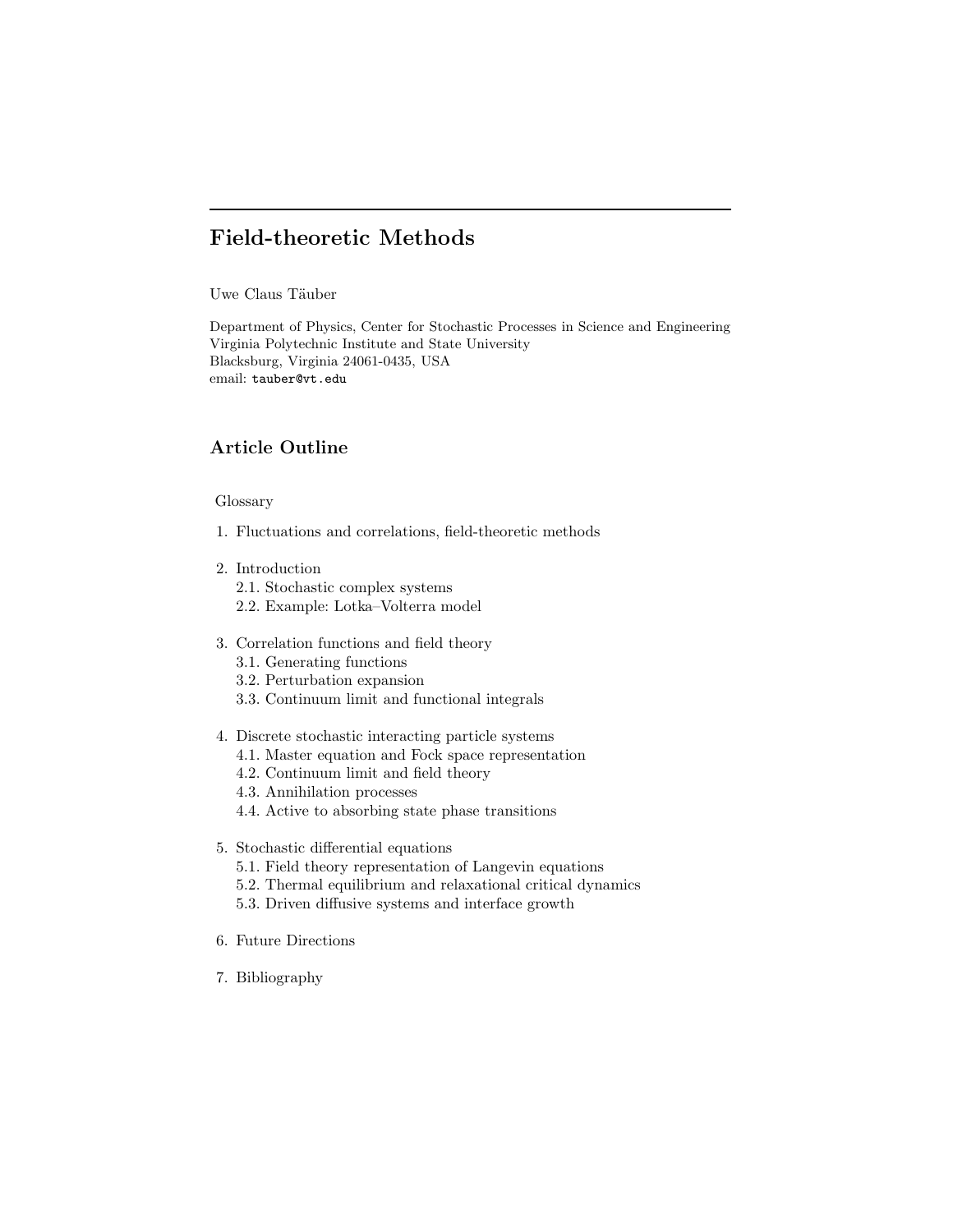# Glossary

### Absorbing state

State from which, once reached, an interacting many-particle system cannot depart, not even through the aid of stochastic fluctuations.

### Correlation function

Quantitative measures of the correlation of random variables; usually set to vanish for statistically independent variables.

### Critical dimension

Borderline dimension  $d_c$  above which mean-field theory yields reliable results, while for  $d \leq d_c$  fluctuations crucially affect the system's large scale behavior.

### External noise

Stochastic forcing of a macroscopic system induced by random external perturbations, such as thermal noise from a coupling to a heat bath.

#### Field theory

A representation of physical processes through continuous variables, typically governed by an exponential probability distribution.

### Generating function

Laplace transform of the probability distribution; all moments and correlation functions follow through appropriate partial derivatives.

### Internal noise

Random fluctuations in a stochastic macroscopic system originating from its internal kinetics.

### Langevin equation

Stochastic differential equation describing time evolution that is subject to fast random forcing.

### Master equation

Evolution equation for a configurational probability obtained by balancing gain and loss terms through transitions into and away from each state.

## Mean-field approximation

Approximative analytical approach to an interacting system with many degrees of freedom wherein spatial and temporal fluctuations as well as correlations between the constituents are neglected.

### Order parameter

A macroscopic density corresponding to an extensive variable that captures the symmetry and thereby characterizes the ordered state of a thermodynamic phase in thermal equilibrium. Nonequilibrium generalizations typically address appropriate stationary values in the long-time limit.

## Perturbation expansion

Systematic approximation scheme for an interacting and / or nonlinear system that involves a formal expansion about an exactly solvable simplication by means of a power series with respect to a small coupling.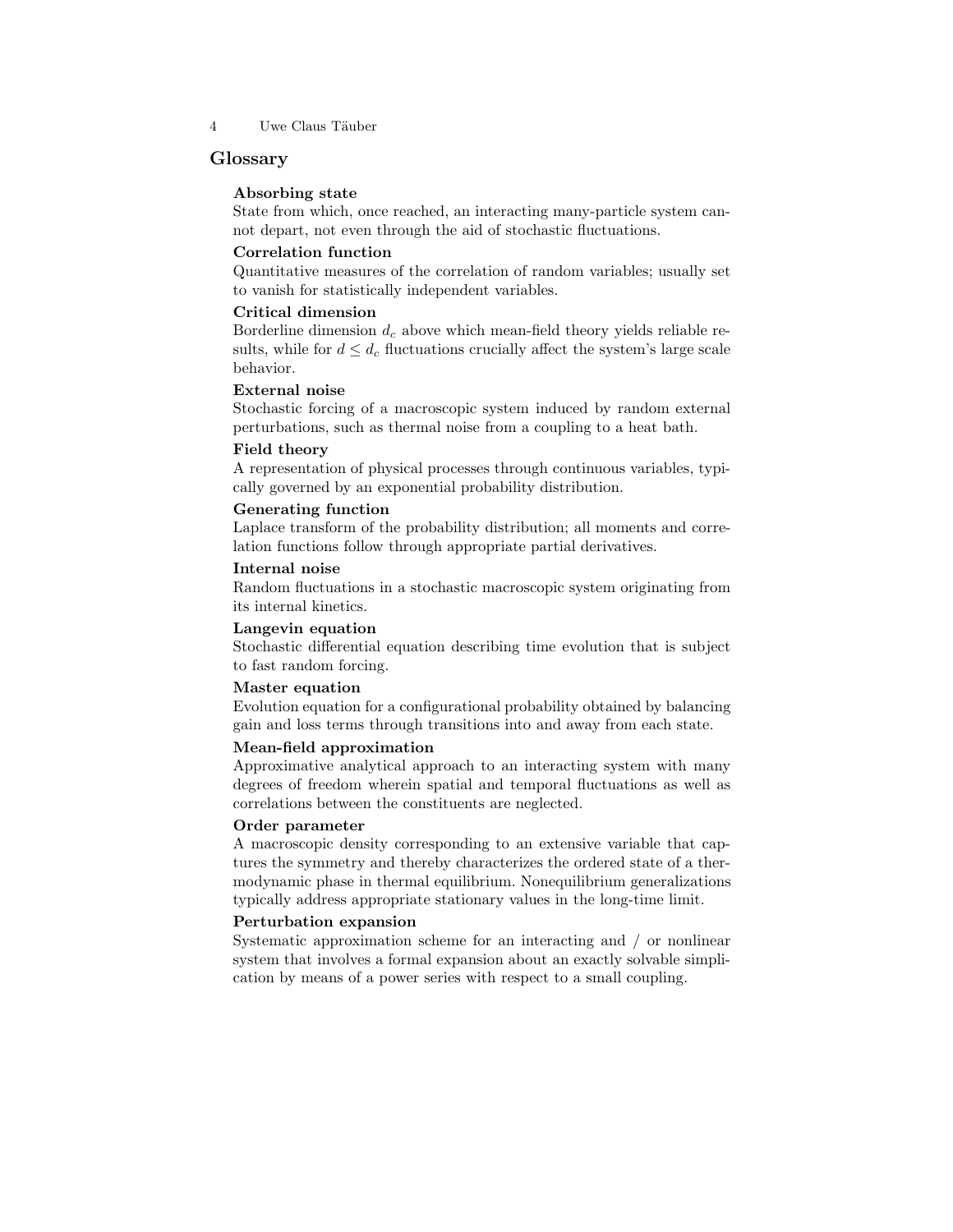### 1 Fluctuations and correlations, field-theoretic methods

Traditionally, complex macroscopic systems are often described in terms of ordinary differential equations for the temporal evolution of the relevant (usually collective) variables. Some natural examples are particle or population densities, chemical reactant concentrations, and magnetization or polarization densities; others involve more abstract concepts such as an apt measure of activity, etc. Complex behavior often entails (diffusive) spreading, front propagation, and spontaneous or induced pattern formation. In order to capture these intriguing phenomena, a more detailed level of description is required, namely the inclusion of spatial degrees of freedom, whereupon the above quantities all become local density fields. Stochasticity, i.e., randomly occuring propagation, interactions, or reactions, frequently represents another important feature of complex systems. Such stochastic processes generate internal noise that may crucially affect even long-time and large-scale properties. In addition, other system variables, provided they fluctuate on time scales that are fast compared to the characteristic evolution times for the relevant quantities of interest, can be (approximately) accounted for within a Langevin description in the form of external additive of multiplicative noise.

A quantitative mathematical analysis of complex spatio-temporal structures and more generally cooperative behavior in stochastic interacting systems with many degrees of freedom typically relies on the study of appropriate correlation functions. Field-theoretic, i.e., spatially continuous, representations both for random processes defined through a master equation and Langevin-type stochastic differential equations have been developed since the 1970s. They provide a general framework for the computation of correlation functions, utilizing powerful tools that were originally developed in quantum many-body as well as quantum and statistical field theory. These methods allow us to construct systematic approximation schemes, e.g., perturbative expansions with respect to some parameter (presumed small) that measures the strength of fluctuations. They also form the basis of more sophisticated renormalization group methods which represent an especially potent device to investigate scale-invariant phenomena.

# 2 Introduction

### 2.1 Stochastic complex systems

Complex systems consist of many interacting components. As a consequence of either these interactions and / or the kinetics governing the system's temporal evolution, correlations between the constituents emerge that may induce cooperative phenomena such as (quasi-)periodic oscillations, the formation of spatio-temporal patterns, and phase transitions between different macroscopic states. These are characterized in terms of some appropriate collective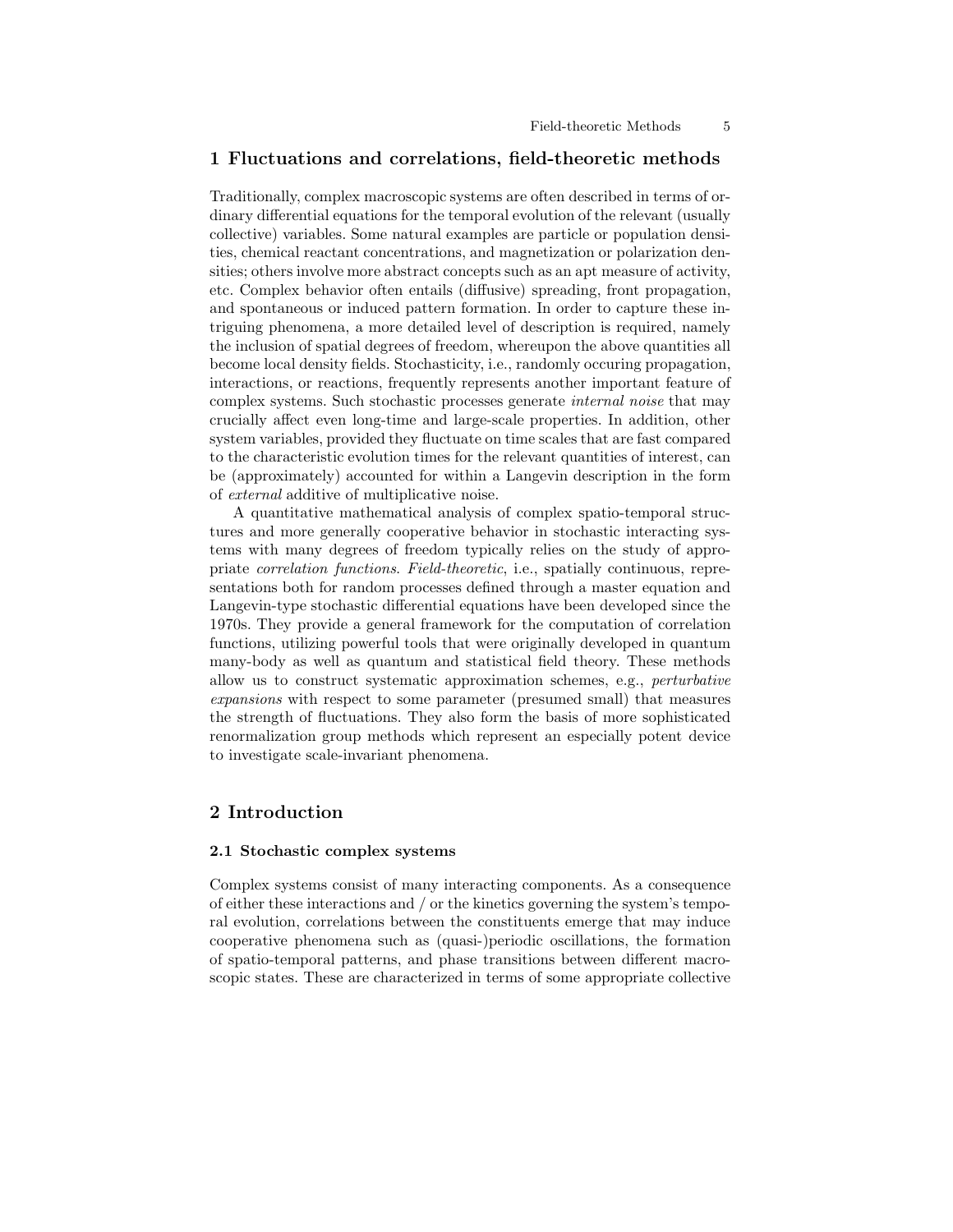variables, often termed order parameters, which describe the large-scale and long-time system properties. The time evolution of complex systems typically entails random components: either, the kinetics itself follows stochastic rules (certain processes occur with given probabilities per unit time); or, we project our ignorance of various fast microscopic degrees of freedom (or our lack of interest in their detailed dynamics) into their treatment as stochastic noise.

An exact mathematical analysis of nonlinear stochastic systems with many interacting degrees of freedom is usually not feasible. One therefore has to resort to either computer simulations of corresponding stochastic cellular automata, or approximative treatments. A first step, which is widely used and often provides useful qualitative insights, consists of ignoring spatial and temporal fluctuations, and just studying equations of motion for ensembleaveraged order parameters. In order to arrive at closed equations, additional simplifications tend to be necessary, namely the factorization of correlations into powers of the mean order parameter densities. Such approximations are called mean-field theories; familiar examples are rate equations for chemical reaction kinetics or Landau–Ginzburg theory for phase transitions in thermal equilibrium. Yet in some situations mean-field approximations are insufficient to obtain a satisfactory quantitative description (see, e.g., the recent work collected in Refs. [\[31,](#page-25-0) [32\]](#page-25-1)). Let us consider an illuminating example.

### <span id="page-5-0"></span>2.2 Example: Lotka–Volterra model

In the 1920s, Lotka and Volterra independently formulated a mathematical model to describe emerging periodic oscillations respectively in coupled autocatalytic chemical reactions, and in the Adriatic fish population (see, e.g., Murray 2002 [\[2\]](#page-24-0)). We shall formulate the model in the language of population dynamics, and treat it as a stochastic system with two species A (the 'predators') and B (the 'prey'), subject to the following reactions: predator death  $A \to \emptyset$ , with rate  $\mu$ ; prey proliferation  $B \to B + B$ , with rate  $\sigma$ ; predation interaction  $A + B \rightarrow A + A$ , with rate  $\lambda$ . Obviously, for  $\lambda = 0$  the two populations decouple; while the predators face extinction, the prey population will explode. The average predator and prey population densities  $a(t)$ and  $b(t)$  are governed by the linear differential equations  $\dot{a}(t) = -\mu a(t)$  and  $b(t) = \sigma b(t)$ , whose solutions are exponentials. Interesting competition arises as a consequence of the nonlinear process governed by the rate  $\lambda$ . In an exact representation of the system's temporal evolution, we would now need to know the probability of finding an  $A-B$  pair at time t. Moreover, in a spatial Lotka–Volterra model, defined on a d-dimensional lattice, say, on which the individual particles can move via nearest-neighbor hopping, the predation reaction should occur only if both predators and prey occupy the same or adjacent sites. The evolution equations for the mean densities  $a(t)$  and  $b(t)$ would then have to be respectively amended by the terms  $\pm \lambda \langle a(x, t) b(x, t) \rangle$ . Here  $a(x, t)$  and  $b(x, t)$  represent local concentrations, the brackets denote the ensemble average, and  $\langle a(x, t) b(x, t) \rangle$  represents A-B cross correlations.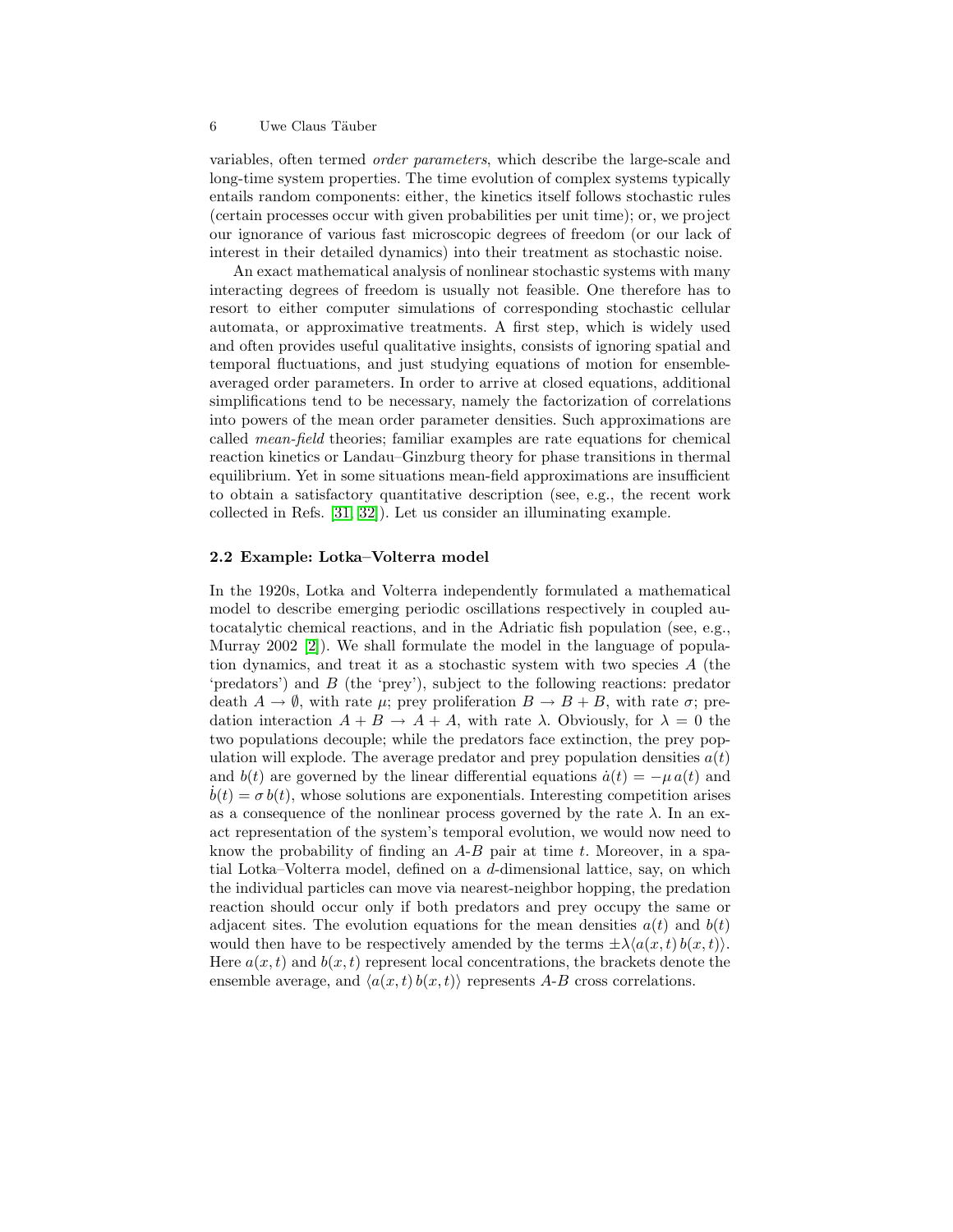In the rate equation approximation, it is assumed that the local densities are uncorrelated, whereupon  $\langle a(x, t) b(x, t) \rangle$  factorizes to  $\langle a(x, t) \rangle$   $\langle b(x, t) \rangle$  =  $a(t) b(t)$ . This yields the famous deterministic Lotka–Volterra equations

<span id="page-6-0"></span>
$$
\dot{a}(t) = \lambda a(t) b(t) - \mu a(t) , \quad \dot{b}(t) = \sigma b(t) - \lambda a(t) b(t) . \tag{1}
$$

Within this mean-field approximation, the quantity  $K(t) = \lambda [a(t) + b(t)]$  –  $\sigma \ln a(t) - \mu \ln b(t)$  (essentially the system's Lyapunov function) is a constant of motion,  $K(t) = 0$ . This results in regular nonlinear population oscillations, whose frequency and amplitude are fully determined by the initial conditions, a rather unrealistic feature. Moreover Eqs. [\(1\)](#page-6-0) are known to be unstable with respect to various model modifications (as discussed in Murray 2002 [\[2\]](#page-24-0)).



<span id="page-6-1"></span>Fig. 1. Field-theoretic Methods. Snapshots of the time evolution (left to right) of activity fronts emerging in a stochastic Lotka–Volterra model simulated on a  $512 \times 512$  lattice, with periodic boundary conditions and site occupation numbers restricted to 0 or 1. For the chosen reaction rates, the system is in the species coexistence phase (with rates  $\sigma = 4.0$ ,  $\mu = 0.1$ , and  $\lambda = 2.2$ ), and the corresponding mean-field fixed point a focus. The red, blue, and black dots respectively represent predators  $A$ , prey  $B$ , and empty sites  $\emptyset$ . Reproduced with permission from Ref. [\[33\]](#page-25-2).

In contrast with the rate equation predictions, the original stochastic spatial Lotka–Volterra system displays much richer behavior (a recent overview is presented in Ref. [\[33\]](#page-25-2)): The predator–prey coexistence phase is governed, for sufficiently large values of the predation rate, by an incessant sequence of 'pursuit and evasion' wave fronts that form quite complex dynamical patterns, as depicted in Figure [1,](#page-6-1) which shows snapshots taken in a two-dimensional lattice Monte Carlo simulation where each site could at most be occupied by a single particle. In finite systems, these correlated structures induce erratic population oscillations whose features are independent of the initial configuration. Moreover, if locally the prey 'carrying capacity' is limited (corresponding to restricting the maximum site occupation number per lattice site), there appears an extinction threshold for the predator population that separates the active coexistence regime through a continuous phase transition from a state wherein at long times  $t \to \infty$  only prey survive. With respect to the preda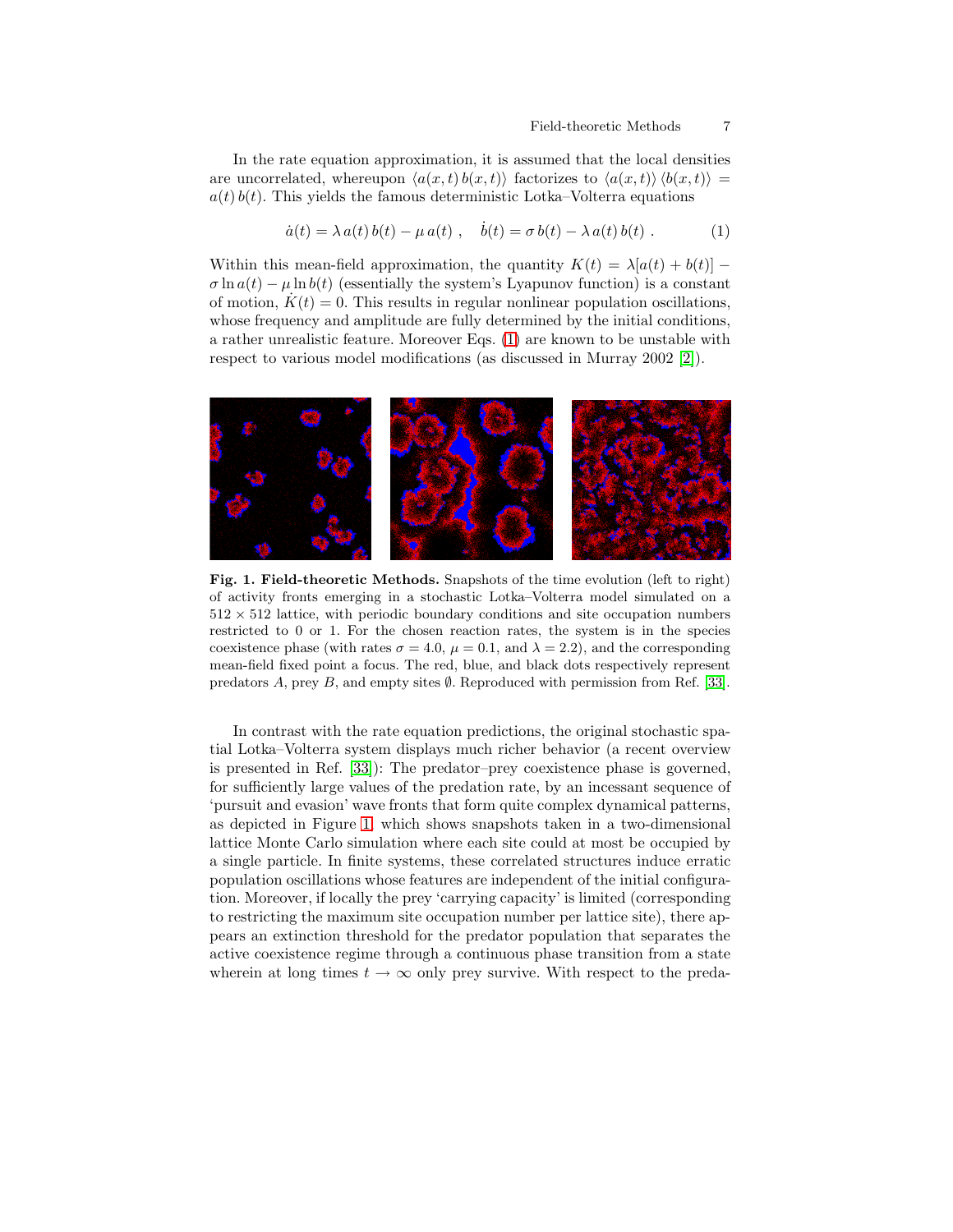tor population, this represents an absorbing state: once all A particles have vanished, they cannot be produced by the stochastic kinetics.



<span id="page-7-0"></span>Fig. 2. Field-theoretic Methods. Static correlation functions (a)  $C_{AA}(x)$  (note the logarithmic scale), and (b)  $C_{AB}(x)$ , measured in simulations on a 1024  $\times$  1024 lattice without any restrictions on the site occupations. The reaction rates were  $\sigma = 0.1, \mu = 0.1, \text{ and } \lambda$  was varied from 0.5 (blue triangles, upside down), 0.75 (green triangles), to 1.0 (red squares). Reproduced with permission from Ref. [\[34\]](#page-25-3).

A quantitative characterization of the emerging spatial structures utilizes equal-time correlation functions such as  $C_{AA}(x-x',t) = \langle a(x,t) a(x',t) \rangle$  $a(t)^2$  and  $C_{AB}(x-x',t) = \langle a(x,t) b(x',t) \rangle - a(t) b(t)$ , computed at some large time t in the (quasi-)stationary state. These are shown in Figure [2](#page-7-0) as measured in computer simulations for a stochastic Lotka–Volterra model (but here no restrictions on the site occupation numbers of the A or B particles were implemented). The  $A-A$  (and  $B-B$ ) correlations obviously decay essentially exponentially with distance x,  $C_{AA}(x) \propto C_{BB}(x) \propto e^{-|x|/\xi}$ , with roughly equal correlation lengths  $\xi$  for the predators and prey. The cross-correlation function  $C_{AB}(x)$  displays a maximum at six lattice spacings; these positive correlations indicate the spatial extent of the emerging activity fronts (prey followed by the predators). At closer distance, the  $A$  and  $B$  particles become anti-correlated  $(C_{AB}(x) < 0$  for  $|x| < 3$ ): prey would not survive close encounters with the predators. In a similar manner, one can address temporal correlations. These appear prominently in the space-time plot of Figure [3](#page-8-0) obtained for a Monte Carlo run on a one-dimensional lattice (no site occupation restrictions), indicating localized population explosion and extinction events.

# 3 Correlation functions and field theory

The above example demonstrates that stochastic fluctuations and correlations induced by the dynamical interactions may lead to important features that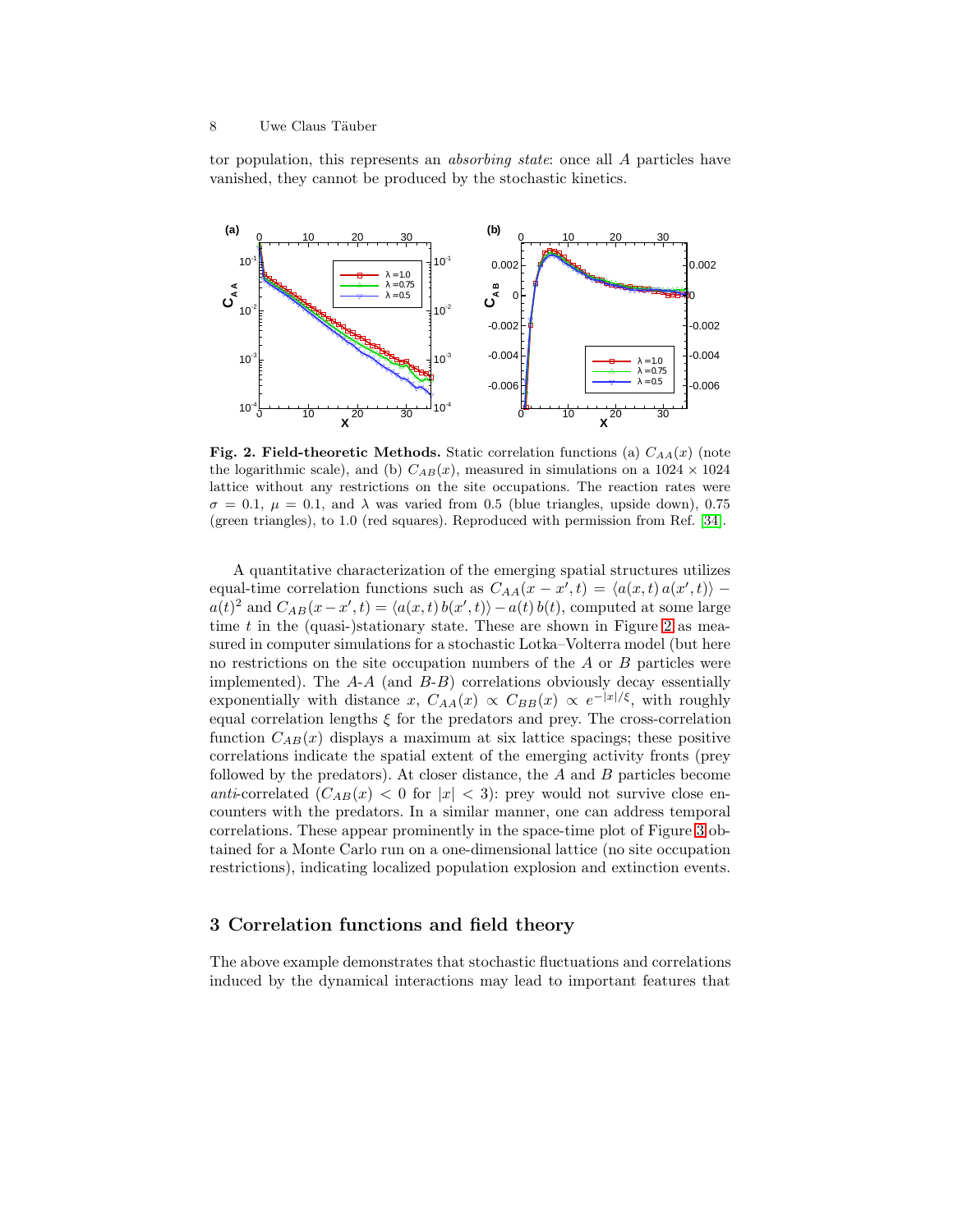

<span id="page-8-0"></span>Fig. 3. Field-theoretic Methods. Space-time plot (space horizontal, with periodic boundary conditions; time vertical, proceeding downward) showing the temporal evolution of a one-dimensional stochastic Lotka–Volterra model on 512 lattice sites, but without any restrictions on the site occupation numbers (red: predators, blue: prey, magenta: sites occupied by both species; rates:  $\sigma = 0.1$ ,  $\mu = 0.1$ ,  $\lambda = 0.1$ ). Reproduced with permission from Ref. [\[34\]](#page-25-3).

are not adequately described by mean-field approaches. We thus require tools that allow us to systematically account for fluctuations in the mathematical description of stochastic complex systems and evaluate characteristic correlations. Such a toolbox is provided through field theory representations that are conducive to the identification of underlying symmetries and have proven useful starting points for the construction of various approximation schemes. These methods were originally devised and elaborated in the theory of (quantum and classical) many-particle systems and quantum fields (Refs. [\[3\]](#page-24-1)–[\[10\]](#page-24-2) represent a sample of recent textbooks).

#### 3.1 Generating functions

The basic structure of these field theories rests in a (normalized) exponential probability distribution  $\mathcal{P}[S_i]$  for the N relevant variables  $S_i$ ,  $i = 1, ..., N$ :  $\iint \prod_{i=1}^{N} dS_i \mathcal{P}[S_i] = 1$ , where the integration extends over the allowed range of values for the  $S_i$ ; i.e.,

<span id="page-8-1"></span>
$$
\mathcal{P}[S_i] = \frac{1}{\mathcal{Z}} \exp\left(-\mathcal{A}[S_i]\right), \quad \mathcal{Z} = \int \prod_{i=1}^N dS_i \exp\left(-\mathcal{A}[S_i]\right). \tag{2}
$$

In canonical equilibrium statistical mechanics,  $\mathcal{A}[S_i] = \mathcal{H}[S_i]/k_B T$  is essentially the Hamiltonian, and the normalization is the partition function  $\mathcal{Z}$ . In Euclidean quantum field theory, the action  $\mathcal{A}[S_i]$  is given by the Langrangian.

All observables  $\mathcal O$  should be functions of the basic degrees of freedom  $S_i$ ; their ensemble average thus becomes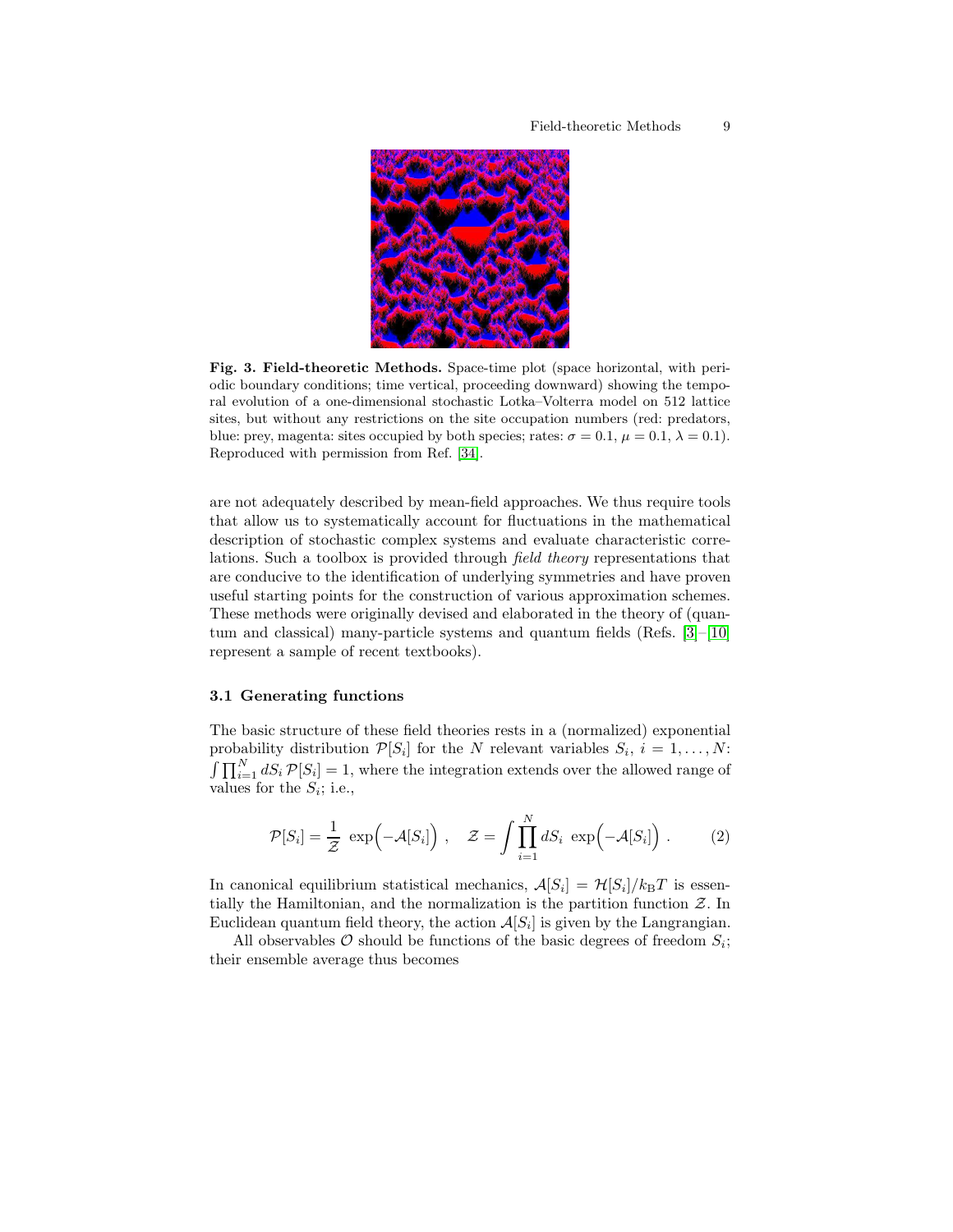<span id="page-9-0"></span>
$$
\left\langle \mathcal{O}[S_i] \right\rangle = \int \prod_{i=1}^N dS_i \, \mathcal{O}[S_i] \, \mathcal{P}[S_i] = \frac{1}{\mathcal{Z}} \, \int \prod_{i=1}^N dS_i \, \mathcal{O}[S_i] \, \exp\left(-\mathcal{A}[S_i]\right) \, . \tag{3}
$$

If we are interested in  $n$ -point correlations, i.e., expectation values of the products of the variables  $S_i$ , it is useful to define a *generating function* 

<span id="page-9-1"></span>
$$
\mathcal{W}[j_i] = \left\langle \exp \sum_{i=1}^{N} j_i S_i \right\rangle, \qquad (4)
$$

with  $W[j_i = 0] = 1$ . Notice that  $W[j_i]$  formally is just the Laplace transform of the probability distribution  $\mathcal{P}[S_i]$ . The correlation functions can now be obtained via partial derivatives of  $W[j_i]$  with respect to the sources  $j_i$ :

$$
\left\langle S_{i_1} \dots S_{i_n} \right\rangle = \frac{\partial}{\partial j_{i_1}} \dots \frac{\partial}{\partial j_{i_n}} \mathcal{W}[j_i] \Big|_{j_i=0} . \tag{5}
$$

Connected correlation functions or cumulants can be found by similar partial derivatives of the logarithm of the generating function:

<span id="page-9-2"></span>
$$
\left\langle S_{i_1} \dots S_{i_n} \right\rangle_c = \frac{\partial}{\partial j_{i_1}} \dots \frac{\partial}{\partial j_{i_n}} \ln \mathcal{W}[j_i] \Big|_{j_i=0},\tag{6}
$$

e.g.,  $\langle S_i \rangle_c = \langle S_i \rangle$ , and  $\langle S_i S_j \rangle_c = \langle S_i S_j \rangle - \langle S_i \rangle \langle S_j \rangle = \langle (S_i - \langle S_i \rangle) (S_j - \langle S_j \rangle) \rangle$ .

### <span id="page-9-3"></span>3.2 Perturbation expansion

For a Gaussian action, i.e., a quadratic form  $A_0[S_i] = \frac{1}{2} \sum_{ij} S_i A_{ij} S_j$  (for simplicity we assume real variables  $S_i$ ), one may readily compute the corresponding generating function  $\mathcal{W}_0[j_i]$ . After diagonalizing the symmetric  $N \times N$ matrix  $A_{ij}$ , completing the squares, and evaluating the ensuing Gaussian integrals, one obtains

$$
\mathcal{Z}_0 = \frac{(2\pi)^{N/2}}{\sqrt{\det A}} , \quad \mathcal{W}_0[j_i] = \exp\bigg(\frac{1}{2}\sum_{i,j=1}^N j_i A_{ij}^{-1} j_j\bigg), \quad \langle S_i S_j \rangle_0 = A_{ij}^{-1} . \quad (7)
$$

Thus, the two-point correlation functions in the Gaussian ensemble are given by the elements of the inverse harmonic coupling matrix. An important special property of the Gaussian ensemble is that all n-point functions with odd  $n$  vanish, whereas those with even  $n$  factorize into sums of all possible permutations of products of two-point functions  $A_{ij}^{-1}$  that can be constructed by pairing up the variables  $S_i$  (Wick's theorem). For example, the four-point function reads  $\langle S_i S_j S_k S_l \rangle_0 = A_{ij}^{-1} A_{kl}^{-1} + A_{ik}^{-1} A_{jl}^{-1} + A_{il}^{-1} A_{jk}^{-1}.$ 

Let us now consider a general action, isolate the Gaussian contribution, and label the remainder as the nonlinear, anharmonic, or interacting part,  $\mathcal{A}[S_i] = \mathcal{A}_0[S_i] + \mathcal{A}_{int}[S_i]$ . We then observe that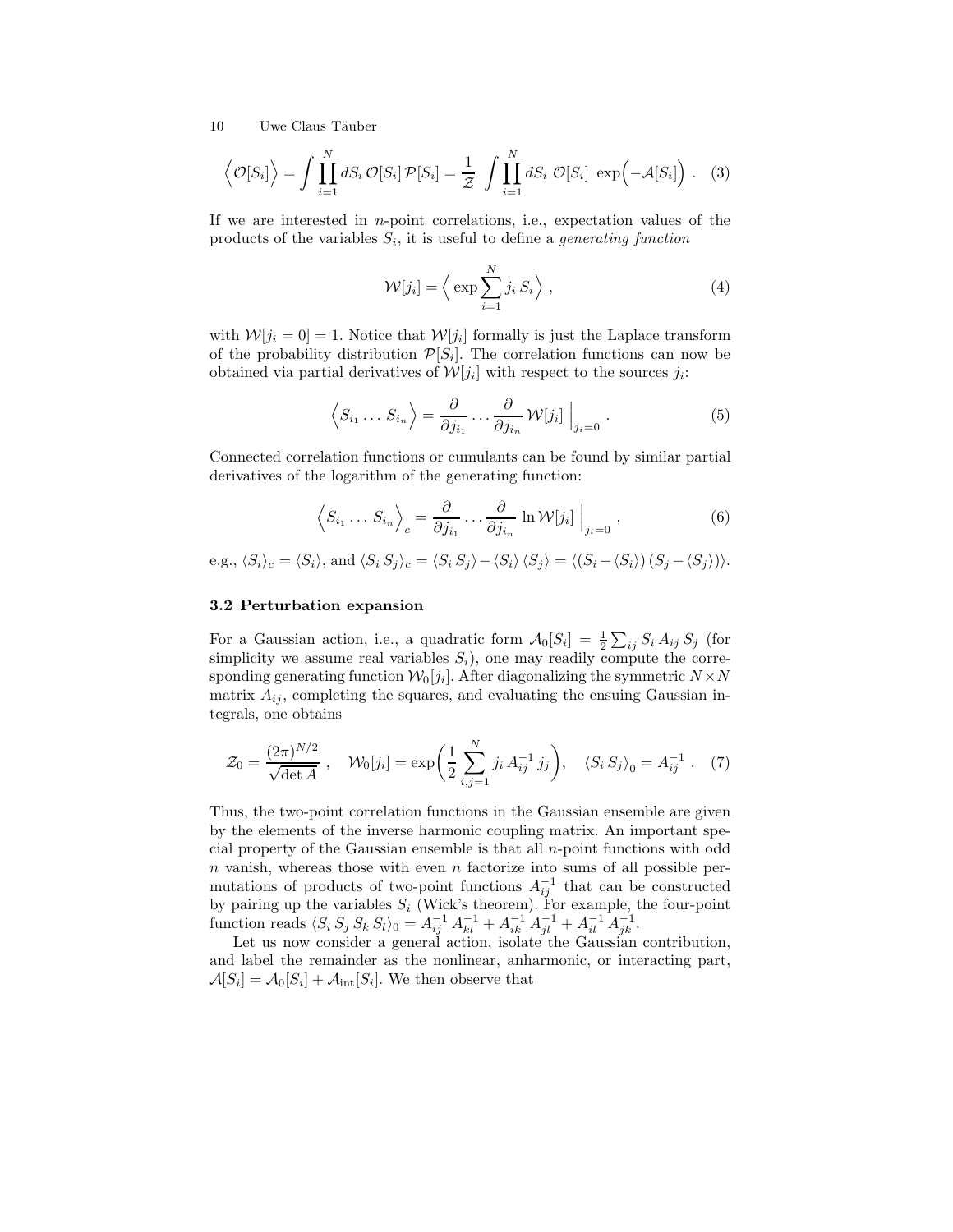Field-theoretic Methods 11

<span id="page-10-0"></span>
$$
\mathcal{Z} = \mathcal{Z}_0 \left\langle \exp\left(-\mathcal{A}_{\rm int}[S_i]\right) \right\rangle_0, \quad \left\langle \mathcal{O}[S_i] \right\rangle = \frac{\left\langle \mathcal{O}[S_i] \exp\left(-\mathcal{A}_{\rm int}[S_i]\right) \right\rangle_0}{\left\langle \exp\left(-\mathcal{A}_{\rm int}[S_i]\right) \right\rangle_0}, \quad (8)
$$

where the index 0 indicates that the expectation values are computed in the Gaussian ensemble. The nonlinear terms in Eq. [\(8\)](#page-10-0) may now be treated perturbatively by expanding the exponentials in the numerator and denominator with respect to the interacting part  $\mathcal{A}_{int}[S_i]$ :

<span id="page-10-1"></span>
$$
\left\langle \mathcal{O}[S_i] \right\rangle = \frac{\left\langle \mathcal{O}[S_i] \sum_{\ell=0}^{\infty} \frac{1}{\ell!} \left( -\mathcal{A}_{\rm int}[S_i] \right)^{\ell} \right\rangle_0}{\left\langle \sum_{\ell=0}^{\infty} \frac{1}{\ell!} \left( -\mathcal{A}_{\rm int}[S_i] \right)^{\ell} \right\rangle_0} \ . \tag{9}
$$

If the interaction terms are polynomial in the variables  $S_i$ , Wick's theorem reduces the calculation of n-point functions to a summation of products of Gaussian two-point functions. Since the number of contributing terms grows factorially with the order  $\ell$  of the perturbation expansion, graphical representations in terms of Feynman diagrams become very useful for the classification and evaluation of the different contributions to the perturbation series. Basically, they consist of lines representing the Gaussian two-point functions ('propagators') that are connected to vertices that stem from the (polynomial) interaction terms; for details, see, e.g., Refs. [\[3\]](#page-24-1)–[\[10\]](#page-24-2).

### 3.3 Continuum limit and functional integrals

Discrete spatial degrees of freedom are already contained in the above formal description: for example, on a d-dimensional lattice with  $N_d$  sites the index i for the fields  $S_i$  merely needs to entail the site labels, and the total number of degrees of freedom is just  $N = N_d$  times the number of independent relevant quantities. Upon discretizing time, these prescriptions can be extended in effectively an additional dimension to systems with temporal evolution. We may at last take the *continuum limit* by letting  $N \to \infty$ , while the lattice constant and elementary time step tend to zero in such a manner that macroscopic dynamical features are preserved. Formally, this replaces sums over lattice sites and time steps with spatial and temporal integrations; the action  $\mathcal{A}[S_i]$  becomes a functional of the fields  $S_i(x,t)$ ; partial derivatives turn into functional derivatives; and functional integrations  $\int \prod_{i=1}^{N} dS_i \to \int \mathcal{D}[S_i]$  are to be inserted in the previous expressions. For example, Eqs. [\(3\)](#page-9-0), [\(4\)](#page-9-1), and [\(6\)](#page-9-2) become

$$
\langle \mathcal{O}[S_i] \rangle = \frac{1}{\mathcal{Z}} \int \mathcal{D}[S_i] \; \mathcal{O}[S_i] \; \exp\Big(-\mathcal{A}[S_i]\Big) \; , \tag{10}
$$

$$
\mathcal{W}[j_i] = \left\langle \exp \int d^d x \int dt \sum_i j_i(x, t) S_i(x, t) \right\rangle, \qquad (11)
$$

$$
\left\langle \prod_{j=1}^{n} S_{i_j}(x_j, t_j) \right\rangle_c = \prod_{j=1}^{n} \frac{\delta}{\delta j_{i_j}(x_j, t_j)} \ln \mathcal{W}[j_i] \Big|_{j_i=0} . \tag{12}
$$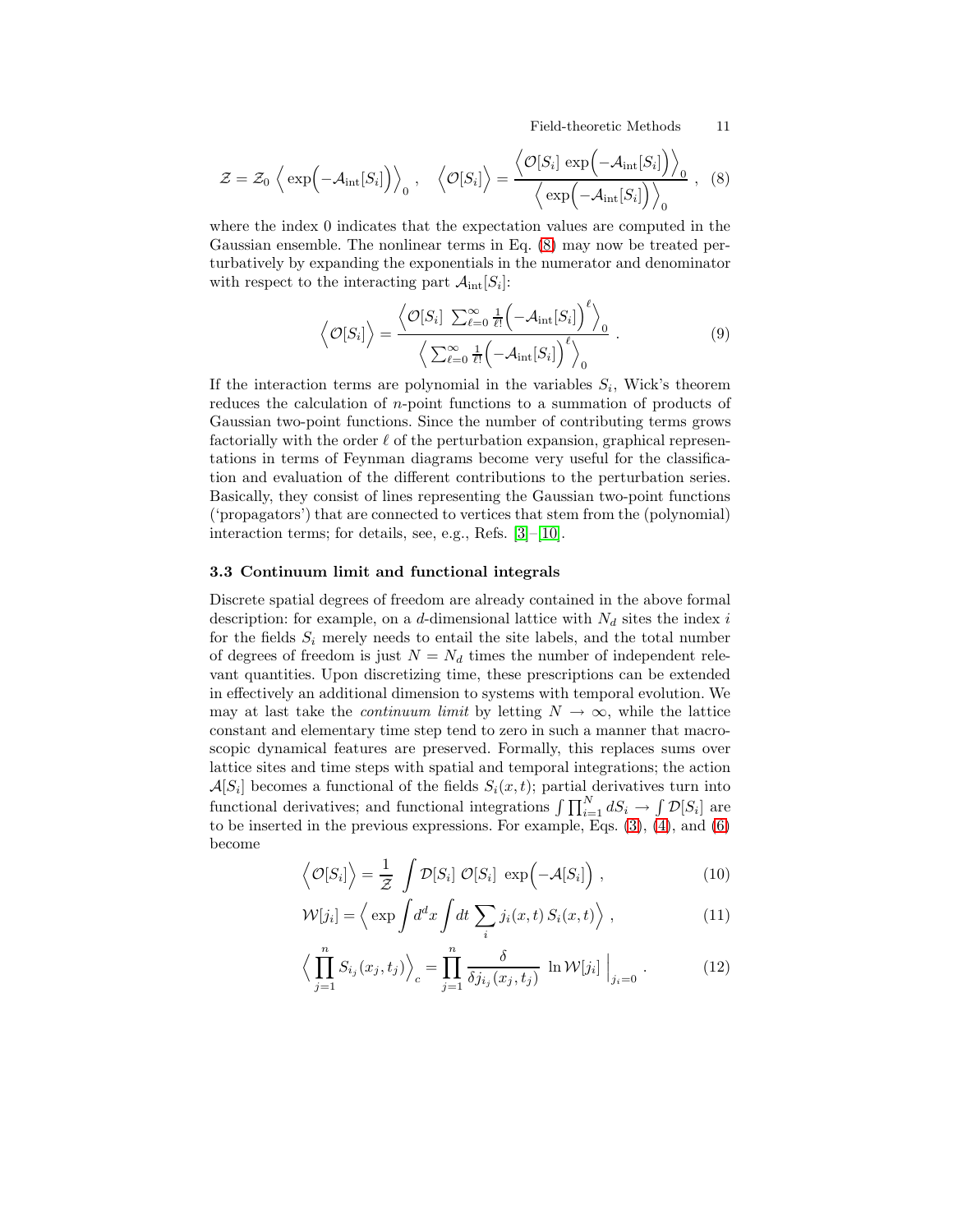Thus we have arrived at a continuum field theory. Nevertheless, we may follow the procedures outlined above; specifically, the perturbation expansion expressions [\(8\)](#page-10-0) and [\(9\)](#page-10-1) still hold, yet with arguments  $S_i(x, t)$  that are now fields depending on continuous space-time parameters.

More than thirty years ago, Janssen and De Dominicis independently derived a mapping of the stochastic kinetics defined through nonlinear Langevin equations onto a field theory action (Janssen 1976 [\[35\]](#page-25-4), De Dominicis 1976 [\[36\]](#page-25-5); reviewed in Janssen 1979 [\[11\]](#page-24-3)). Almost simultaneously, Doi constructed a Fock space representation and therefrom a stochastic field theory for classical interacting particle systems from the master equation describing the corresponding stochastic processes (Doi 1976 [\[37,](#page-25-6) [38\]](#page-25-7)). His approach was further developed by several authors into a powerful method for the study of internal noise and correlation effects in reaction-diffusion systems (Grassberger and Scheunert 1980 [\[39\]](#page-25-8), Peliti 1985 [\[40\]](#page-25-9), Peliti 1986 [\[41\]](#page-26-0), Lee 1995 [\[42\]](#page-26-1), Lee and Cardy 1995 [\[43\]](#page-26-2); for recent reviews, see Refs. [\[12,](#page-24-4) [13\]](#page-24-5)). We shall see below that the field-theoretic representations of both classical master and Langevin equations require two independent fields for each stochastic variable. Otherwise, the computation of correlation functions and the construction of perturbative expansions fundamentally works precisely as sketched above. But the underlying causal temporal structure induces important specific features such as the absence of 'vacuum diagrams' (closed response loops): the denominator in Eq. [\(2\)](#page-8-1) is simply  $\mathcal{Z} = 1$ . (For unified and more detailed descriptions of both versions of dynamic stochastic field theories, see Refs. [\[14,](#page-24-6) [15\]](#page-24-7).)

# 4 Discrete stochastic interacting particle systems

We first outline the mapping of stochastic interacting particle dynamics as defined through a master equation onto a field theory action [\[37\]](#page-25-6)–[\[43\]](#page-26-2). Let us denote the configurational probability for a stochastically evolving system to be in state  $\alpha$  at time t with  $P(\alpha;t)$ . Given the transition rates  $W_{\alpha\rightarrow\beta}(t)$  from states  $\alpha$  to  $\beta$ , a *master equation* essentially balances the transitions into and out of each state:

$$
\frac{\partial P(\alpha;t)}{\partial t} = \sum_{\beta \neq \alpha} \left[ W_{\beta \to \alpha}(t) P(\beta;t) - W_{\alpha \to \beta}(t) P(\alpha;t) \right]. \tag{13}
$$

The dynamics of many complex systems can be cast into the language of 'chemical' reactions, wherein certain particle species (upon encounter, say) transform into different species with fixed (time-independent) reaction rates. The 'particles' considered here could be atoms or molecules in chemistry, but also individuals in population dynamics (as in our example in section [2.2\)](#page-5-0), or appropriate effective degrees of freedom governing the system's kinetics, such as domain walls in magnets, etc. To be specific, we envision our particles to propagate via unbiased random walks (diffusion) on a d-dimensional hypercubic lattice, with the reactions occuring according to prescribed rules when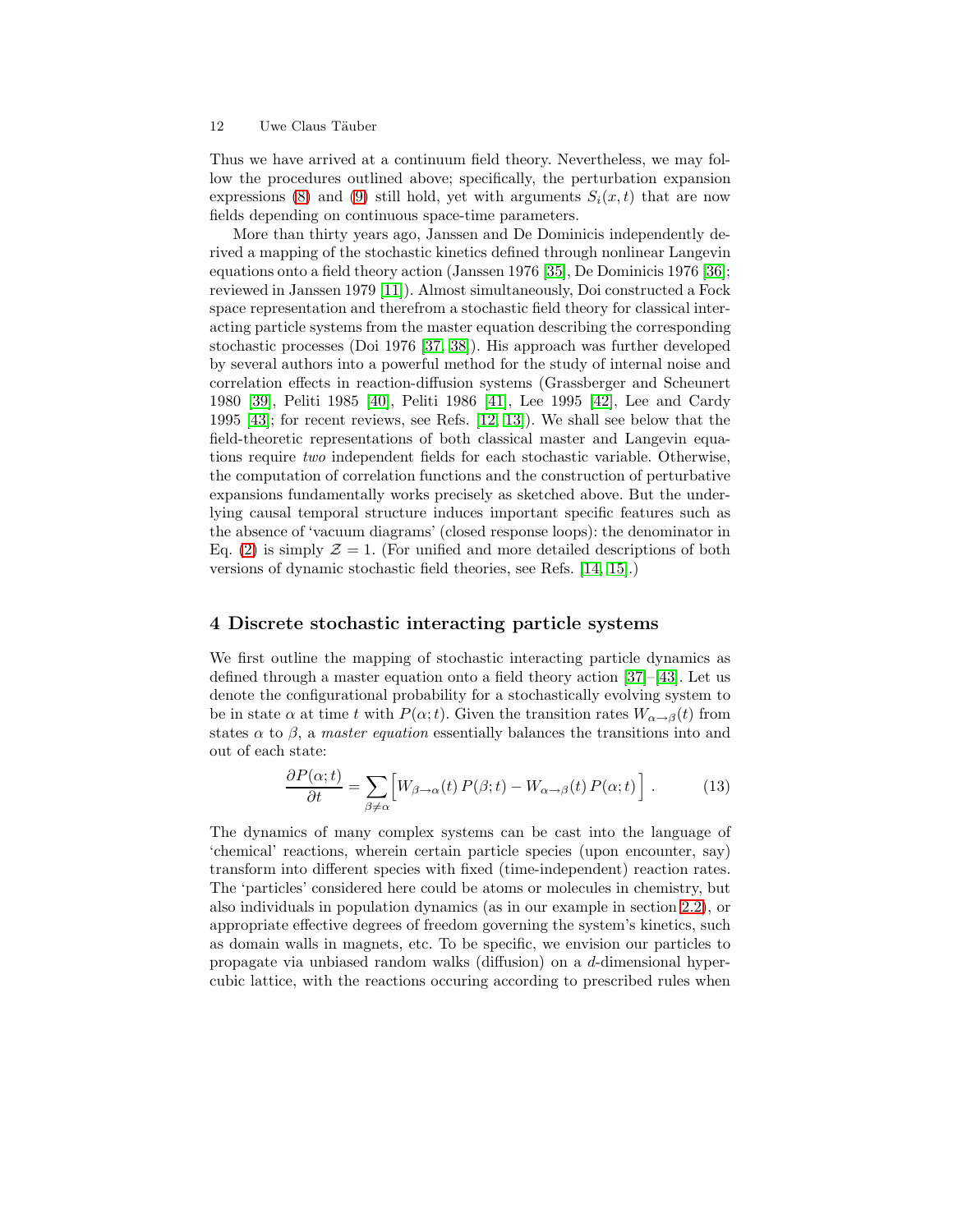particles meet on a lattice site. This stochastic interacting particle system is then at any time fully characterized by the number of particles  $n_A, n_B, \ldots$  of each species  $A, B, \ldots$  located on any lattice site. The following describes the construction of an associated field theory action. As important examples, we briefly discuss annihilation reactions and absorbing state phase transitions.

### 4.1 Master equation and Fock space representation

The formal procedures are best explained by means of a simple example; thus consider the irreversible binary annihilation process  $A + A \rightarrow A$ , happening with rate  $\lambda$ . In terms of the occupation numbers  $n_i$  of the lattice sites i, we can construct the master equation associated with these on-site reactions as follows. The annihilation process locally changes the occupation numbers by one; the transition rate from a state with  $n_i$  particles at site i to  $n_i-1$  particles is  $W_{n_i\rightarrow n_i-1} = \lambda n_i (n_i - 1)$ , whence

$$
\frac{\partial P(n_i; t)}{\partial t} = \lambda (n_i + 1) n_i P(n_i + 1; t) - \lambda n_i (n_i - 1) P(n_i; t)
$$
 (14)

represents the master equation for this reaction at site  $i$ . As an initial condition, we can for example choose a Poisson distribution  $P(n_i) = \bar{n}_0^{n_i} e^{-\bar{n}_0}/n_i!$ with mean initial particle density  $\bar{n}_0$ . In order to capture the complete stochastic dynamics, we just need to add similar contributions describing other processes, and finally sum over all lattice sites i.

Since the reactions all change the site occupation numbers by integer values, a Fock space representation (borrowed from quantum mechanics) turns out particularly useful. To this end, we introduce the harmonic oscillator or bosonic ladder operator algebra  $[a_i, a_j] = 0 = [a_i^{\dagger}, a_j^{\dagger}], [a_i, a_j^{\dagger}] = \delta_{ij}$ , from which we construct the particle number eigenstates  $|n_i\rangle$ , namely  $a_i |n_i\rangle =$  $n_i |n_i - 1\rangle, a_i^{\dagger} |n_i\rangle = |n_i + 1\rangle, a_i^{\dagger} a_i |n_i\rangle = n_i |n_i\rangle.$  (Notice that a different normalization than in ordinary quantum mechanics has been employed here.) A general state with  $n_i$  particles on sites i is obtained from the 'vacuum' configuration  $|0\rangle$ , defined via  $a_i |0\rangle = 0$ , through the product  $|\{n_i\}\rangle = \prod_i a_i^{\dagger}$  $n_i|0\rangle$ .

To implement the stochastic kinetics, we introduce a formal state vector as a linear combination of all possible states weighted by the time-dependent configurational probability:

$$
|\Phi(t)\rangle = \sum_{\{n_i\}} P(\{n_i\}; t) | \{n_i\}\rangle . \tag{15}
$$

Simple manipulations then transform the linear time evolution according to the master equation into an 'imaginary-time' Schrödinger equation

<span id="page-12-0"></span>
$$
\frac{\partial |\Phi(t)\rangle}{\partial t} = -H |\Phi(t)\rangle \ , \quad |\Phi(t)\rangle = e^{-H \, t} |\Phi(0)\rangle \tag{16}
$$

governed by a stochastic quasi-Hamiltonian (rather, the Liouville time evolution operator). For on-site reaction processes,  $H_{\text{reac}} = \sum_i H_i(a_i^{\dagger}, a_i)$  is a sum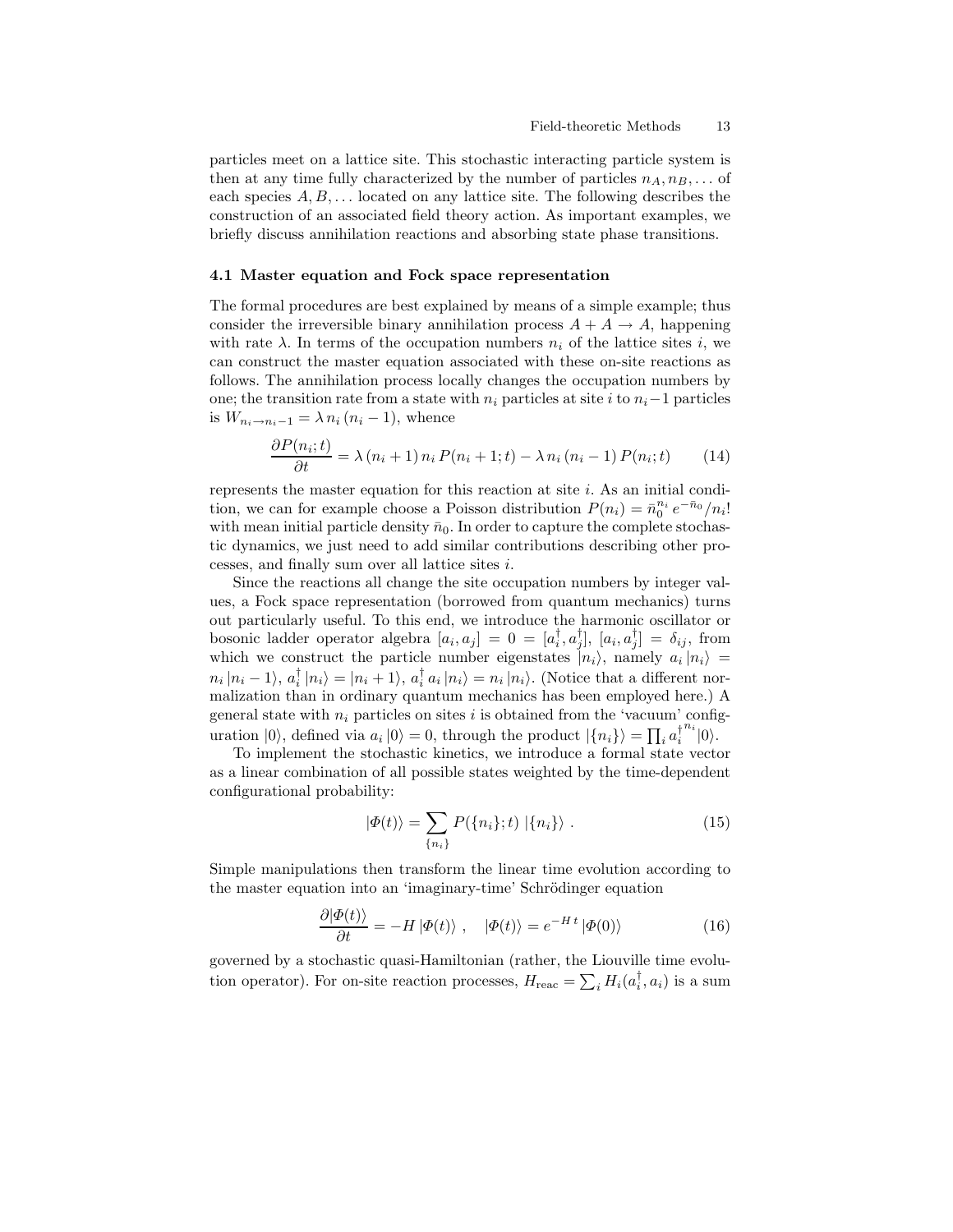of local contributions; e.g., for the binary annihilation reaction,  $H_i(a_i^{\dagger}, a_i) =$  $-\lambda(1-a_i^{\dagger}) a_i^{\dagger} a_i^2$ . It is a straightforward exercise to construct the corresponding expressions within this formalism for the generalization  $kA \to \ell A$ ,

<span id="page-13-0"></span>
$$
H_i(a_i^{\dagger}, a_i) = -\lambda \left(a_i^{\dagger \ell} - a_i^{\dagger k}\right) a_i^k , \qquad (17)
$$

and for nearest-neighbor hopping with rate D between adjacent sites  $\langle ij \rangle$ ,

<span id="page-13-1"></span>
$$
H_{\text{diff}} = D \sum_{\langle ij \rangle} \left( a_i^\dagger - a_j^\dagger \right) \left( a_i - a_j \right) \,. \tag{18}
$$

The two contributions for each process may be interpreted as follows: The first term in Eq. [\(17\)](#page-13-0) corresponds to the actual process, and describes how many particles are annihilated and (re-)created in each reaction. The second term encodes the 'order' of each reaction, i.e., the number operator  $a_i^{\dagger} a_i$  appears to the *k*<sup>th</sup> power, but in the normal-ordered form  $a_i^{\dagger}$  $k a_i^k$ , for a *k*th-order process. These procedures are readily adjusted for reactions involving multiple particle species. We merely need to specify the occupation numbers on each site and correspondingly introduce additional ladder operators  $b_i, c_i, \ldots$ for each new species, with  $[a_i, b_i^{\dagger}] = 0 = [a_i, c_i^{\dagger}]$  etc. For example, consider the reversible reaction  $kA + \ell B \rightleftharpoons mC$  with forward rate  $\lambda$  and backward rate  $\sigma$ ; the associated reaction Hamiltonian reads

$$
H_{\text{reac}} = -\sum_{i} \left( c_i^{\dagger m} - a_i^{\dagger k} b_i^{\dagger}{}^{\ell} \right) \left( \lambda a_i^k b_i^{\ell} - \sigma c_i^m \right) . \tag{19}
$$

Similarly, for the Lotka–Volterra model of section [2.2,](#page-5-0) one finds

$$
H_{\text{reac}} = -\sum_{i} \left[ \mu \left( 1 - a_i^{\dagger} \right) a_i + \sigma \left( b_i^{\dagger} - 1 \right) b_i^{\dagger} b_i + \lambda \left( a_i^{\dagger} - b_i^{\dagger} \right) a_i^{\dagger} a_i b_i \right] . \tag{20}
$$

Note that all the above quasi-Hamiltonians are non-Hermitean operators, which naturally reflects the creation and destruction of particles.

Our goal is to compute averages and correlation functions with respect to the configurational probability  $P({n_i};t)$ . Returning to a single-species system (again, the generalization to many particle species is obvious), this is accomplished with the aid of the projection state  $\langle \mathcal{P} | = \langle 0 | \prod_i e^{a_i} \rangle$ , for which  $\langle \mathcal{P} | 0 \rangle = 1$  and  $\langle \mathcal{P} | a_i^{\dagger} = \langle \mathcal{P} |$ , since  $[e^{a_i}, a_j^{\dagger}] = e^{a_i} \delta_{ij}$ . For the desired statistical averages of observables (which must all be expressible as functions of the occupation numbers  $\{n_i\}$ , one obtains

$$
\langle \mathcal{O}(t) \rangle = \sum_{\{n_i\}} \mathcal{O}(\{n_i\}) P(\{n_i\}; t) = \langle \mathcal{P} | \mathcal{O}(\{a_i^{\dagger} a_i\}) | \Phi(t) \rangle . \tag{21}
$$

For example, as a consequence of probability conservation,  $1 = \langle \mathcal{P} | \Phi(t) \rangle =$  $\langle \mathcal{P} | e^{-H t} | \Phi(0) \rangle$ . Thus necessarily  $\langle \mathcal{P} | H = 0$ ; upon commuting  $e^{\sum_i a_i}$  with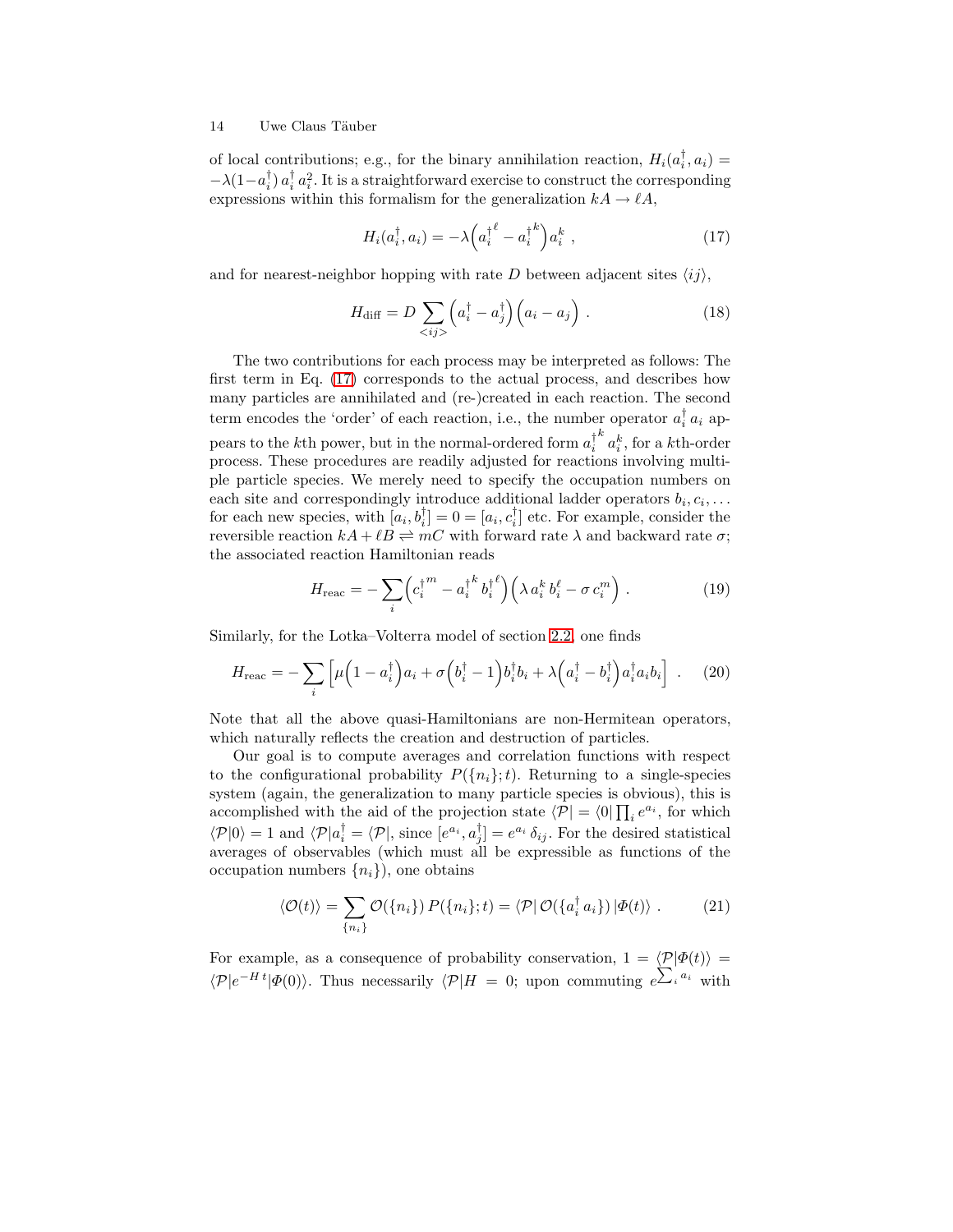H, the creation operators are shifted  $a_i^{\dagger} \rightarrow 1 + a_i^{\dagger}$ , whence this condition is fulfilled provided  $H_i(a_i^{\dagger} \rightarrow 1, a_i) = 0$ , which is indeed satisfied by our above explicit expressions [\(17\)](#page-13-0) and [\(18\)](#page-13-1). Through this prescription, we may replace  $a_i^{\dagger} a_i \rightarrow a_i$  in all averages; e.g., the particle density becomes  $a(t) = \langle a_i(t) \rangle$ .

In the bosonic operator representation above, we have assumed that no restrictions apply to the particle occupation numbers  $n_i$  on each site. If  $n_i \leq$  $2s + 1$ , one may instead employ a representation in terms of spin s operators. For example, particle exclusion systems with  $n<sub>i</sub> = 0$  or 1 can thus be mapped onto non-Hermitean spin  $1/2$  'quantum' systems (for recent overviews, see Refs. [\[16,](#page-24-8) [17\]](#page-24-9)). Specifically in one dimension, such representations in terms of integrable spin chains have been very fruitful. An alternative approach uses the bosonic theory, but incorporates the site occupation restrictions through exponentials in the number operators  $e^{-a_i^{\dagger} a_i}$  (van Wijland 2001 [\[44\]](#page-26-3)).

# 4.2 Continuum limit and field theory

As a next step, we follow an established route in quantum many-particle theory [\[5\]](#page-24-10) and proceed towards a field theory representation through constructing the path integral equivalent to the 'Schrödinger' dynamics  $(16)$ based on coherent states, which are right eigenstates of the annihilation operator,  $a_i |\phi_i\rangle = \phi_i |\phi_i\rangle$ , with complex eigenvalues  $\phi_i$ . Explicitly,  $|\phi_i\rangle =$  $\exp\left(-\frac{1}{2}|\phi_i|^2 + \phi_i a_i^{\dagger}\right)|0\rangle$ , and these coherent states satisfy the overlap formula  $\langle \phi_j | \phi_i \rangle = \exp \left(-\frac{1}{2}|\phi_i|^2 - \frac{1}{2}|\phi_j|^2 + \phi_j^* \phi_i\right)$ , and the (over-)completeness relation  $\int \prod_i d^2\phi_i |\{\phi_i\}\rangle \langle {\phi_i}\rangle| = \pi$ . Upon splitting the temporal evolution [\(16\)](#page-12-0) into infinitesimal increments, standard procedures (elaborated in detail in Ref. [\[13\]](#page-24-5)) eventually yield an expression for the configurational average

$$
\langle \mathcal{O}(t) \rangle \propto \int \prod_i d\phi_i \, d\phi_i^* \, \mathcal{O}(\{\phi_i\}) \, e^{-\mathcal{A}[\phi_i^*, \phi_i; t]} \;, \tag{22}
$$

which is of the form [\(3\)](#page-9-0), with the action

$$
\mathcal{A}[\phi_i^*, \phi_i; t_f] = \sum_i \left( -\phi_i(t_f) + \int_0^{t_f} dt \left[ \phi_i^* \frac{\partial \phi_i}{\partial t} + H_i(\phi_i^*, \phi_i) \right] - \bar{n}_0 \phi_i^*(0) \right),\tag{23}
$$

where the first term originates from the projection state, and the last one stems from the initial Poisson distribution. Through this procedure, in the original quasi-Hamiltonian the creation and annihilation operators  $a_i^{\dagger}$  and  $a_i$ are simply replaced with the complex numbers  $\phi_i^*$  and  $\phi_i$ .

Finally, we proceed to the continuum limit,  $\phi_i(t) \rightarrow \psi(x,t)$ ,  $\phi_i^*(t) \rightarrow$  $\hat{\psi}(\boldsymbol{x}, t)$ . The 'bulk' part of the action then becomes

<span id="page-14-0"></span>
$$
\mathcal{A}[\hat{\psi}, \psi] = \int d^d x \int dt \left[ \hat{\psi} \left( \frac{\partial}{\partial t} - D \, \nabla^2 \right) \psi + \mathcal{H}_{\text{reac}}(\hat{\psi}, \psi) \right] \,, \tag{24}
$$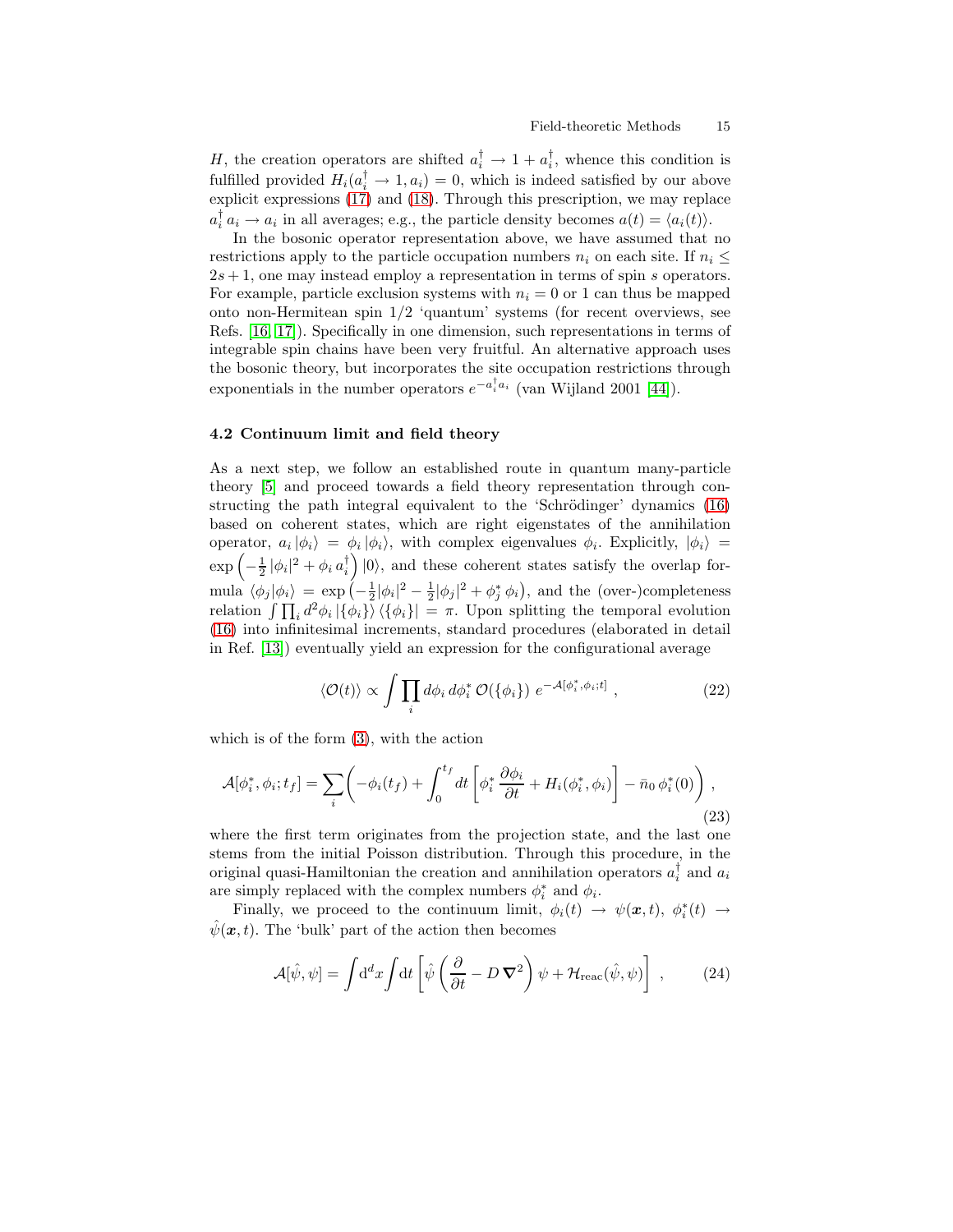where the discrete hopping contribution [\(18\)](#page-13-1) has naturally turned into a continuum diffusion term. We have thus arrived at a microscopic field theory for stochastic reaction–diffusion processes, without invoking any assumptions on the form or correlations of the internal reaction noise. Note that we require two independent fields  $\psi$  and  $\psi$  to capture the stochastic dynamics. Actions of the type [\(24\)](#page-14-0) may serve as a basis for further systematic coarse-graining, constructing a perturbation exapnsion as outlined in section [3.2,](#page-9-3) and perhaps a subsequent renormalization group analysis [\[13\]](#page-24-5)–[\[15\]](#page-24-7). We remark that it is often useful to perform a shift in the field  $\hat{\psi}$  about the mean-field solution,  $\psi(x,t) = 1 + \psi(x,t)$ . For occasionally, the resulting field theory action allows the derivation of an equivalent Langevin dynamics, see section [5](#page-18-0) below.

### 4.3 Annihilation processes

Let us consider our simple single-species example  $kA \to \ell A$ . The reaction part of the corresponding field theory action reads

$$
\mathcal{H}_{\text{reac}}(\hat{\psi}, \psi) = -\lambda \left(\hat{\psi}^{\ell} - \hat{\psi}^{k}\right) \psi^{k} , \qquad (25)
$$

see Eq. [\(17\)](#page-13-0). It is instructive to study the classical field equations, namely  $\delta A/\delta \psi = 0$ , which is always solved by  $\hat{\psi} = 1$ , reflecting probability conservation, and  $\delta \mathcal{A}/\delta \hat{\psi} = 0$ , which, upon inserting  $\hat{\psi} = 1$  yields

$$
\frac{\partial \psi(x,t)}{\partial t} = D \nabla^2 \psi(x,t) - (k - \ell) \lambda \psi(x,t)^k , \qquad (26)
$$

i.e., the mean-field equation for the local particle density  $\psi(x, t)$ , supplemented with a diffusion term. For  $k = 1$ , the particle density grows  $(k < \ell)$  or decays  $(k > \ell)$  exponentially. The solution of the rate equation for  $k > 1$ ,  $a(t) =$  $\langle \psi(x,t) \rangle = [a(0)^{1-k} + (k-l)(k-1) \lambda t]^{-1/(k-1)}$  implies a divergence within a finite time for  $k < \ell$ , and an algebraic decay ~  $(\lambda t)^{-1/(k-1)}$  for  $k > \ell$ .

The full field theory action, which was derived from the master equation defining the very stochastic process, provides a means of systematically including fluctuations in the mathematical treatment. Through a dimensional analysis, we can determine the (upper) critical dimension below which fluctuations become sufficiently strong to alter these power laws. Introducing an inverse length scale  $\kappa$ ,  $[x] \sim \kappa^{-1}$ , and applying diffusive temporal scaling,  $[Dt] \sim \kappa^{-2}$ , and  $[\hat{\psi}(x,t)] \sim \kappa^0$ ,  $[\psi(x,t)] \sim \kappa^d$  in d spatial dimensions, the reaction rate in terms of the diffusivity scales according to  $[\lambda/D] \sim \kappa^{2-(k-1)d}$ . In large dimensions, the kinetics is reaction-limited, and at least qualitatively correctly described by the mean-field rate equation. In low dimensions, the dynamics becomes diffusion-limited, and the annihilation reactions generate depletion zones and spatial particle anti-correlations that slow down the density decay. The nonlinear coupling  $\lambda/D$  becomes dimensionless at the boundary critical dimension  $d_c(k) = 2/(k-1)$  that separates these two distinct regimes. Thus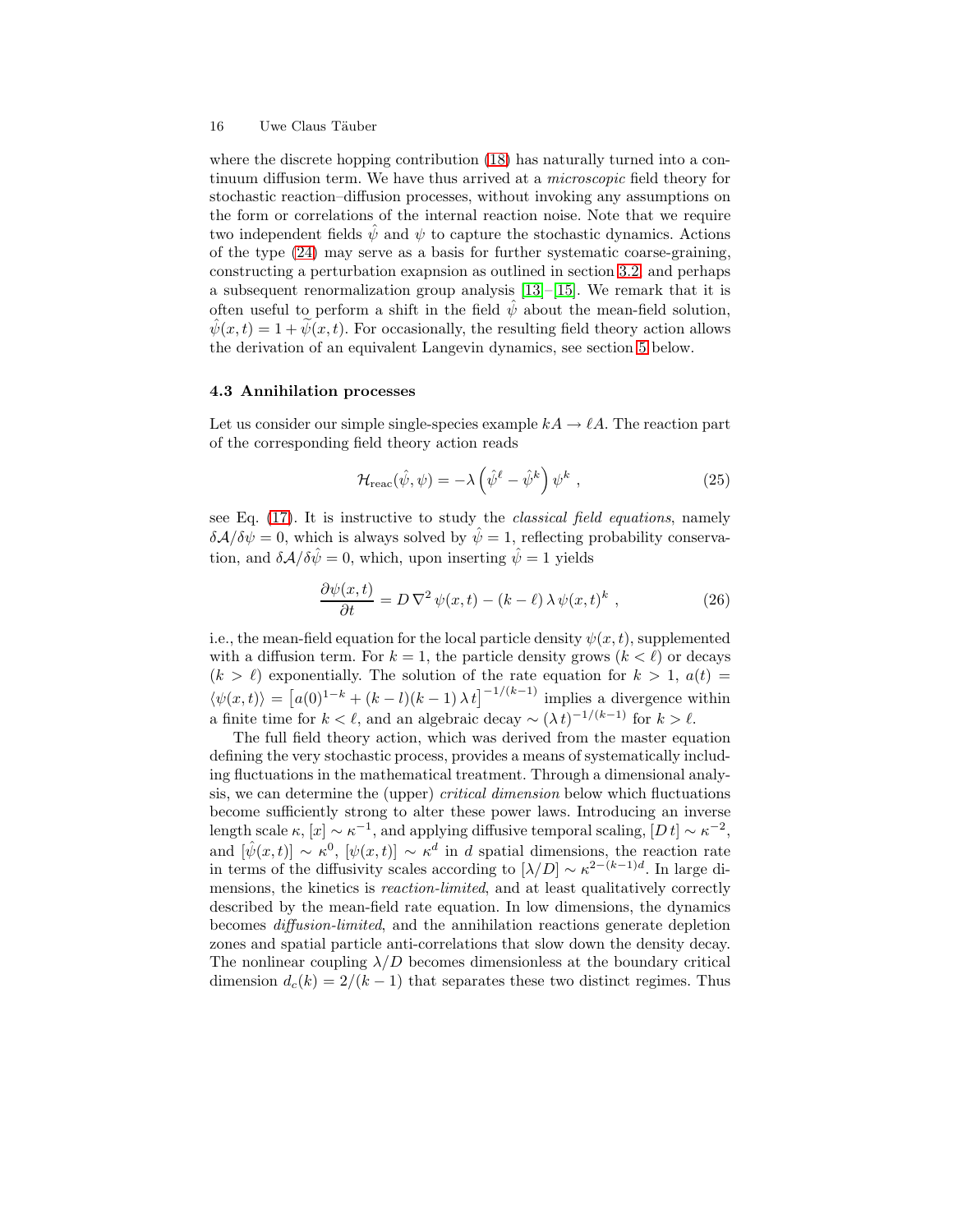in physical dimensions, intrinsic stochastic fluctuations are relevant only for pair and triplet annihilation reactions. By means of a renormalization group analysis (for details, see Ref. [\[13\]](#page-24-5)) one finds for  $k = 2$  and  $d < d_c(2) = 2$ :  $a(t) \sim (Dt)^{-d/2}$  [\[41,](#page-26-0) [42\]](#page-26-1), as confirmed by exact solutions in one dimension. Precisely at the critical dimension, the mean-field decay laws acquire logarithmic corrections, namely  $a(t) \sim (Dt)^{-1} \ln(D t)$  for  $k = 2$  at  $d_c(2) = 2$ , and  $a(t) \sim \left[ (Dt)^{-1} \ln(D t) \right]^{1/2}$  for  $k = 3$  at  $d_c(3) = 1$ . Annihilation reaction between different species (e.g.,  $A + B \rightarrow \emptyset$ ) may introduce additional correlation effects, such as particle segregation and the confinement of active dynamics to narrow reaction zones [\[43\]](#page-26-2); a recent overview can be found in Ref. [\[13\]](#page-24-5).

#### 4.4 Active to absorbing state phase transitions

Competition between particle production and decay processes leads to even richer scenarios, and can induce genuine nonequilibrium transitions that separate 'active' phases (wherein the particle densities remain nonzero in the long-time limit) from 'inactive' stationary states (where the concentrations ultimately vanish). A special but abundant case are absorbing states, where, owing to the absence of any agents, stochastic fluctuations cease entirely, and no particles can be regenerated [\[18,](#page-24-11) [19\]](#page-24-12). These occur in a variety of systems in nature (Refs. [\[20,](#page-24-13) [21\]](#page-25-10) contain extensive discussions of various model systems); examples are chemical reactions involving an inert state  $\emptyset$ , wherefrom no reactants A are released anymore, or stochastic population dynamics models, combining diffusive migration of a species A with asexual reproduction  $A \to 2A$  (with rate  $\sigma$ ), spontaneous death  $A \to \emptyset$  (at rate  $\mu$ ), and lethal competition  $2A \rightarrow A$  (with rate  $\lambda$ ). In the inactive state, where no population members A are left, clearly all processes terminate. Similar effective dynamics may be used to model certain nonequilibrium physical systems, such as the domain wall kinetics in Ising chains with competing Glauber and Kawasaki dynamics. Here, spin flips  $\uparrow \uparrow \downarrow \downarrow \rightarrow \uparrow \uparrow \uparrow \downarrow$  and  $\uparrow \uparrow \downarrow \uparrow \rightarrow \uparrow \uparrow \uparrow \uparrow$  may be viewed as domain wall (A) hopping and pair annihilation  $2A \rightarrow \emptyset$ , whereas spin exchange ↑↑↓↓ → ↑↓↑↓ represents a branching process A → 3A. Notice that the paraand ferromagnetic phases respectively map onto the active and inactive 'particle' states. The ferromagnetic state becomes absorbing if the spin flip rates are taken at zero temperature.

The reaction quasi-Hamiltonian corresponding to the stochastic dynamics of the aforementioned population dynamics model reads

$$
\mathcal{H}_{\text{reac}}(\hat{\psi}, \psi) = \left(1 - \hat{\psi}\right) \left(\sigma \,\hat{\psi}\psi - \mu \,\psi - \lambda \,\hat{\psi}\psi^2\right) \,. \tag{27}
$$

The associated rate equation is the Fisher–Kolmogorov equation (see Murray 2002 [\[2\]](#page-24-0))

$$
\dot{a}(t) = (\sigma - \mu) a(t) - \lambda a(t)^2 , \qquad (28)
$$

which yields both inactive and active phases: For  $\sigma < \mu$  we have  $a(t \to \infty) \to$ 0, whereas for  $\sigma > \mu$  the density eventually saturates at  $a_s = (\sigma - \mu)/\lambda$ . The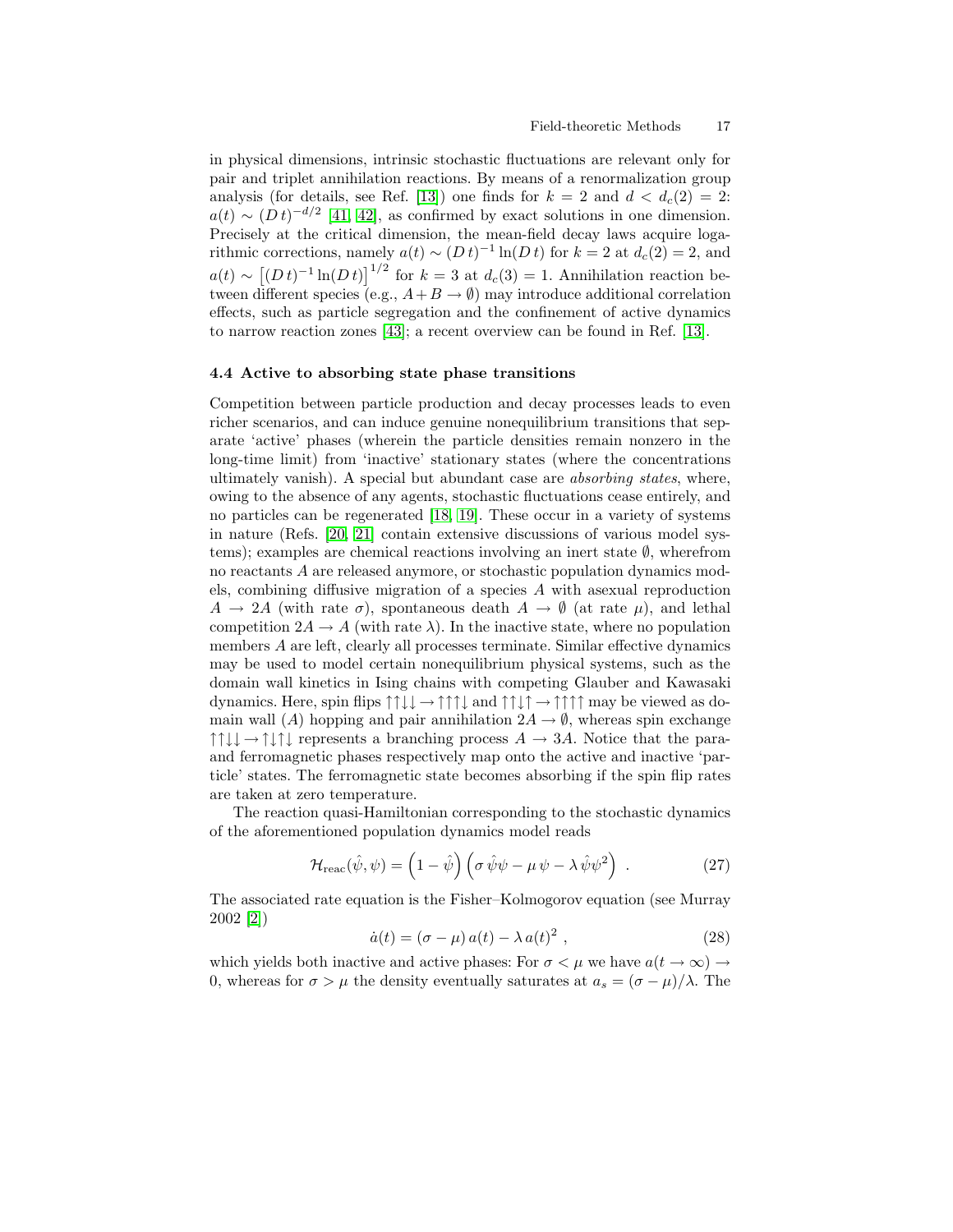explicit time-dependent solution  $a(t) = a(0) a_s / \left[ a(0) + [a_s - a(0)] e^{(\mu - \sigma)t} \right]$ shows that both stationary states are approached exponentially in time. They are separated by a continuous nonequilibrium phase transition at  $\sigma = \mu$ , where the temporal decay becomes algebraic,  $a(t) = a(0)/[1 + a(0)\lambda t] \rightarrow 1/(\lambda t)$  as  $t \to \infty$ , independent of the initial density  $a(0)$ . As in second-order equilibrium phase transitions, however, critical fluctuations are expected to invalidate the mean-field power laws in low dimensions  $d < d_c$ .

If we now shift the field  $\hat{\psi}$  about its stationary value 1 and rescale according to  $\hat{\psi}(\boldsymbol{x},t) = 1 + \sqrt{\sigma/\lambda} \widetilde{S}(\boldsymbol{x},t)$  and  $\psi(\boldsymbol{x},t) = \sqrt{\lambda/\sigma} S(\boldsymbol{x},t)$ , the (bulk) action becomes

<span id="page-17-0"></span>
$$
\mathcal{A}[\widetilde{S}, S] = \int d^d x \int dt \, \left[ \widetilde{S} \left( \frac{\partial}{\partial t} + D \left( r - \nabla^2 \right) \right) S - u \left( \widetilde{S} - S \right) \widetilde{S} S + \lambda \widetilde{S}^2 S^2 \right].
$$
\n(29)

Thus, the three-point vertices have been scaled to identical coupling strengths  $u = \sqrt{\sigma \lambda}$ , which in fact represents the effective coupling of the perturbation expansion. Its scaling dimension is  $[u] = \mu^{2-d/2}$ , whence we infer the upper critical dimension  $d_c = 4$ . The four-point vertex  $\propto \lambda$ , with  $[\lambda] = \mu^{2-d}$ , is then found to be irrelevant in the renormalization group sense, and can be dropped for the computation of universal, asymptotic scaling properties. The action [\(29\)](#page-17-0) with  $\lambda = 0$  is known as Reggeon field theory (Moshe 1978 [\[22\]](#page-25-11)); it satisfies a characteristic symmetry, namely invariance under so-called rapidity inversion  $S(\mathbf{x}, t) \leftrightarrow -S(\mathbf{x}, -t)$ . Remarkably, it has moreover been established that the field theory action [\(29\)](#page-17-0) describes the scaling properties of critical directed percolation clusters [\[45,](#page-26-4) [46,](#page-26-5) [47\]](#page-26-6). The fluctuation-corrected universal power laws governing the vicinity of the phase transition can be extracted by renormalization group methods (reviewed for directed percolation in Ref. [\[23\]](#page-25-12)). Table [1](#page-17-1) compares the analytic results obtained in an  $\epsilon$  expansion about the critical dimension ( $\epsilon = 4 - d$ ) with the critical exponent values measured in Monte Carlo computer simulations [\[20,](#page-24-13) [21\]](#page-25-10).

<span id="page-17-1"></span>Table 1. Field-theoretic Methods. Comparison of the values for the critical exponents of the directed percolation universality class measured in Monte Carlo simulations with the analytic renormalization group results within the  $\epsilon = 4 - d$ expansion:  $\xi$  denotes the correlation length,  $t_c$  the characteristic relaxation time,  $a_s$ the saturation density in the active state, and  $a_c(t)$  the critical density decay law.

| Scaling exponent $d=1$<br>$d=4-\epsilon$<br>$d=2$                                                                                                                                                                                                                                                                                                                                                                                       |                          |                     |  |
|-----------------------------------------------------------------------------------------------------------------------------------------------------------------------------------------------------------------------------------------------------------------------------------------------------------------------------------------------------------------------------------------------------------------------------------------|--------------------------|---------------------|--|
|                                                                                                                                                                                                                                                                                                                                                                                                                                         |                          |                     |  |
| $\nu \approx 0.735$ $\nu = 1/2 + \epsilon/16 + O(\epsilon^2)$<br>$z \approx 1.73$ $z = 2 - \epsilon/12 + O(\epsilon^2)$<br>$t_c \sim \xi^z \sim  \tau ^{-z\nu}$<br>$z \approx 1.576$<br>$a_s \sim  \tau ^\beta$<br>$\beta \approx 0.2765$ $\beta \approx 0.584$ $\beta = 1 - \epsilon/6 + O(\epsilon^2)$<br>$\alpha \approx 0.160 \quad \alpha \approx 0.46 \quad \alpha = 1 - \epsilon/4 + O(\epsilon^2)$<br>$a_c(t) \sim t^{-\alpha}$ | $\xi \sim  \tau ^{-\nu}$ | $\nu \approx 1.100$ |  |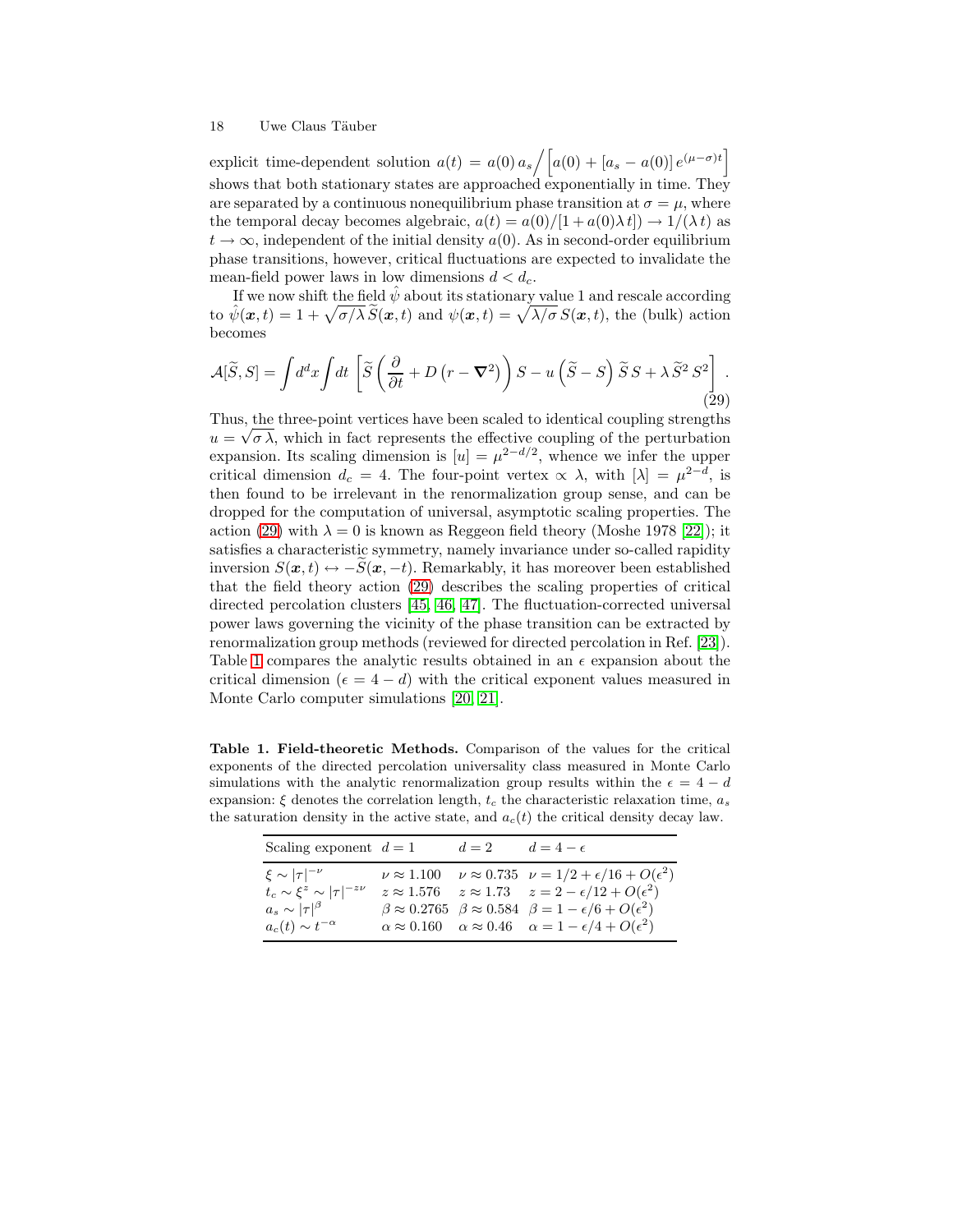According to a conjecture originally formulated by Janssen and Grassberger, any continuous nonequilibrium phase transition from an active to an absorbing state in a system governed by Markovian stochastic dynamics that is decoupled from any other slow variable, and in the absence of special additional symmetries or quenched randomness, should in fact fall in the directed percolation universality class (Janssen 1981 [\[47\]](#page-26-6)), Grassberger 1982 [\[48\]](#page-26-7)). This statement has indeed been confirmed in a large variety of model sytems (many examples are listed in Refs. [\[20,](#page-24-13) [21\]](#page-25-10)). It even pertains to multi-species generalizations (Janssen 2001 [\[49\]](#page-26-8)), and applies for instance to the predator extinction threshold in the stochastic Lotka–Volterra model with restricted site occupation numbers mentioned in section [2.2](#page-5-0) [\[33\]](#page-25-2).

# <span id="page-18-0"></span>5 Stochastic differential equations

This section explains how dynamics governed by Langevin-type stochastic differential equations can be represented through a field-theoretic formalism [\[35,](#page-25-4) [36,](#page-25-5) [11\]](#page-24-3). Such a description is especially useful to capture the effects of external noise on the temporal evolution of the relevant quantities under consideration, which encompasses the case of thermal noise induced by the coupling to a heat bath in thermal equilibrium at temperature  $T$ . The underlying assumption in this approach is that there exists a natural separation of time scales between the slow variables  $S_i$ , and all other degrees of freedom  $\zeta_i$  which in comparison fluctuate rapidly, and are therefore summarily gathered in zeromean noise terms, assumed to be uncorrelated in space and time,

<span id="page-18-2"></span>
$$
\langle \zeta_i(x,t) \rangle = 0 \;, \quad \langle \zeta_i(x,t) \, \zeta_j(x',t') \rangle = 2L_{ij}[S_i] \, \delta(x-x') \, \delta(t-t') \; . \tag{30}
$$

Here, the noise correlator  $2L_{ij}[S_i]$  may be a function of the slow system variables  $S_i$ , and also contain operators such as spatial derivatives. A general set of coupled Langevin-type stochastic differential equations then takes the form

<span id="page-18-1"></span>
$$
\frac{\partial S_i(t)}{\partial t} = F_i[S_i] + \zeta_i \t\t(31)
$$

where we may decompose the 'systematic forces' into reversible terms of microscopic origin and relaxational contributions that are induced by the noise and drive the system towards its stationary state (see below), i.e.:  $F_i[S_i] = F_i^{\text{rev}}[S_i] + F_i^{\text{rel}}[S_i]$ . Both ingredients may contain nonlinear terms as well as mode couplings between different variables. Again, we first introduce the abstract formalism, and then proceed to discuss relaxation to thermal equilibrium as well as some examples for nonequilibrium Langevin dynamics.

#### 5.1 Field theory representation of Langevin equations

The shortest and most general route towards a field theory representation of the Langevin dynamics [\(31\)](#page-18-1) with noise correlations [\(30\)](#page-18-2) starts with one of the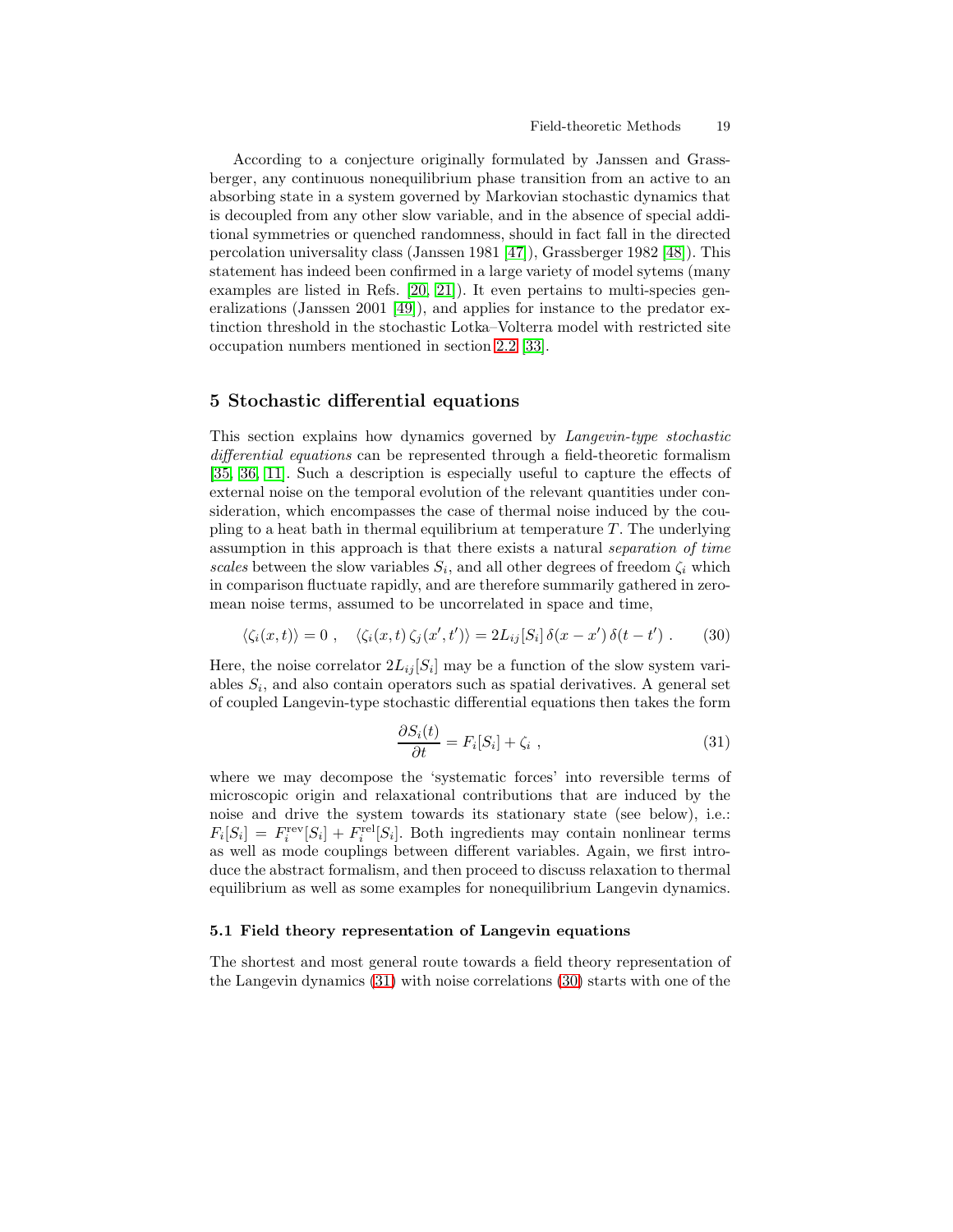most elaborate ways to expand unity, namely through a product of functional delta functions (for the sake of compact notations, we immediately employ a functional integration language, but in the end all the path integrals are defined through appropriate discretizations in space and time):

<span id="page-19-0"></span>
$$
1 = \int \prod_{i} \mathcal{D}[S_i] \prod_{(x,t)} \delta\left(\frac{\partial S_i(x,t)}{\partial t} - F_i[S_i](x,t) - \zeta_i(x,t)\right)
$$
(32)  

$$
= \int \prod_{i} \mathcal{D}[i\widetilde{S}_i] \mathcal{D}[S_i] \exp\left[-\int d^d x \int dt \sum_{i} \widetilde{S}_i \left(\frac{\partial S_i}{\partial t} - F_i[S_i] - \zeta_i\right)\right].
$$

In the second line we have used the Fourier representation of the (functional) delta distribution by means of the purely imaginary auxiliary variables  $S_i$  (also called Martin–Siggia–Rose response fields [\[50\]](#page-26-9)). Next we require the explicit form of the noise probability distribution that generates the correlations [\(30\)](#page-18-2); for simplicity, we may employ the Gaussian

<span id="page-19-1"></span>
$$
\mathcal{W}[\zeta_i] \propto \exp\left[-\frac{1}{4} \int d^d x \int_0^{t_f} dt \sum_{ij} \zeta_i(x,t) \left[L_{ij}^{-1} \zeta_j(x,t)\right]\right].\tag{33}
$$

Inserting the identity [\(32\)](#page-19-0) and the probability distribution [\(33\)](#page-19-1) into the desired stochastic noise average of any observable  $\mathcal{O}[S_i]$ , we arrive at

$$
\langle \mathcal{O}[S_i] \rangle_{\zeta} \propto \int \prod_i \mathcal{D}[i\widetilde{S}_i] \mathcal{D}[S_i] \exp \left[ -\int d^d x \int dt \sum_i \widetilde{S}_i \left( \frac{\partial S_i}{\partial t} - F_i[S_i] \right) \right] \mathcal{O}[S_i]
$$

$$
\times \int \prod_i \mathcal{D}[\zeta_i] \exp \left( -\int d^d x \int dt \sum_i \left[ \frac{1}{4} \zeta_i \sum_j L_{ij}^{-1} \zeta_j - \widetilde{S}_i \zeta_i \right] \right). \tag{34}
$$

Subsequently evaluating the Gaussian integrals over the noise  $\zeta_i$  yields at last

$$
\langle \mathcal{O}[S_i] \rangle_{\zeta} = \int \prod_i \mathcal{D}[S_i] \, \mathcal{O}[S_i] \, \mathcal{P}[S_i] \,, \quad \mathcal{P}[S_i] \propto \int \prod_i \mathcal{D}[i\widetilde{S}_i] \, e^{-\mathcal{A}[\widetilde{S}_i, S_i]} \,, \quad (35)
$$

with the statistical weight governed by the Janssen–De Dominicis 'response' functional [\[35,](#page-25-4) [36\]](#page-25-5)

<span id="page-19-2"></span>
$$
\mathcal{A}[\widetilde{S}_i, S_i] = \int d^d x \int_0^{t_f} dt \sum_i \left[ \widetilde{S}_i \left( \frac{\partial S_i}{\partial t} - F_i[S] \right) - \widetilde{S}_i \sum_j L_{ij} \widetilde{S}_j \right] . \tag{36}
$$

It should be noted that in the above manipulations, we have omitted the functional determinant from the variable change  $\{\zeta_i\} \to \{S_i\}$ . This step can be justified through applying a forward (Itô) discretization (for technical details, see Refs. [\[51,](#page-26-10) [11,](#page-24-3) [15\]](#page-24-7)). Normalization implies  $\int \prod_i \mathcal{D}[i\widetilde{S}_i] \mathcal{D}[S_i] e^{-\mathcal{A}[\widetilde{S}_i, S]_i} = 1.$ The first term in the action [\(36\)](#page-19-2) encodes the temporal evolution according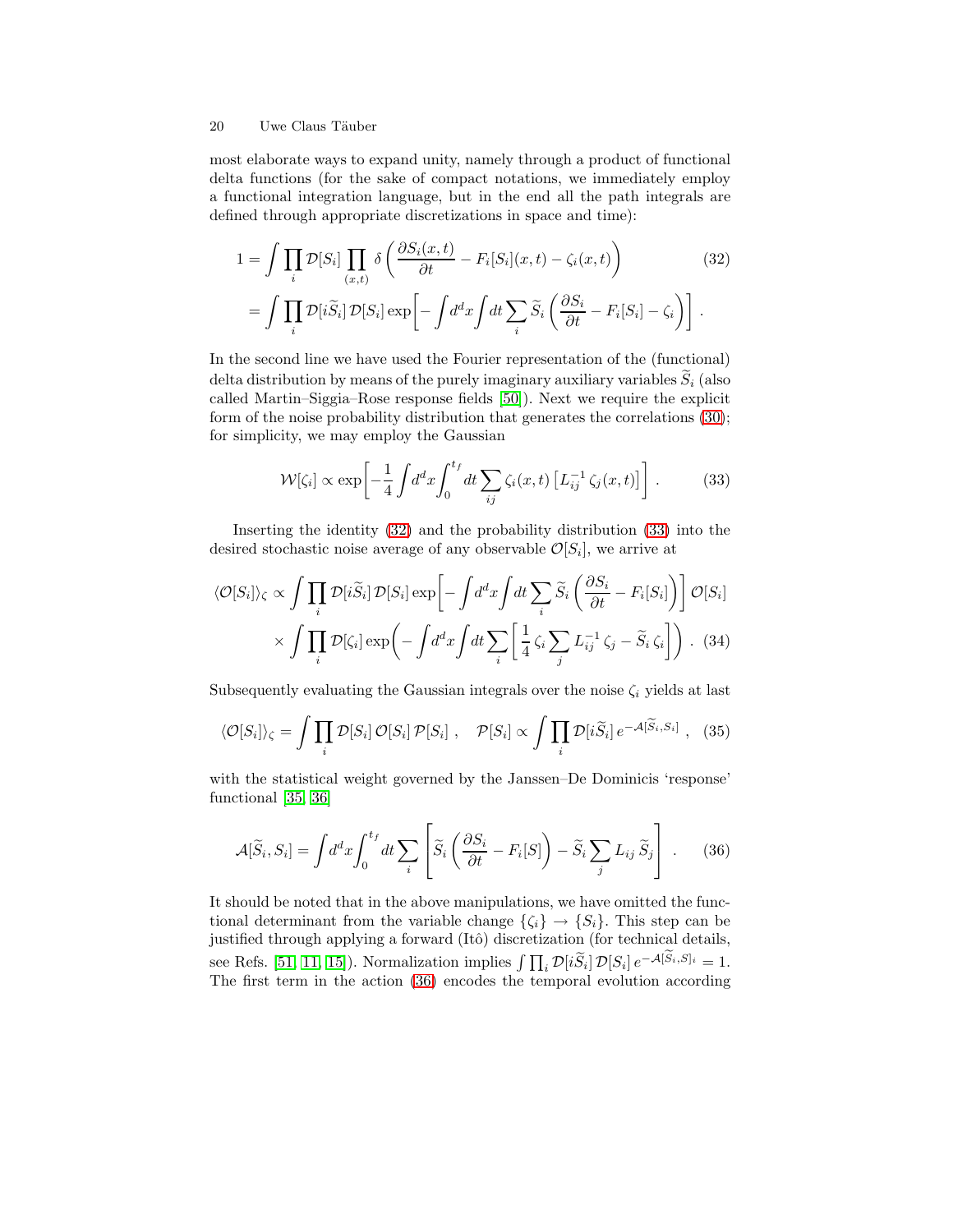to the systematic terms in the Langevin equations [\(31\)](#page-18-1), whereas the second term specifies the noise correlations [\(30\)](#page-18-2). Since the auxiliary fields appear only quadratically, they could be eliminated via completing the squares and Gaussian integrations. This results in the equivalent Onsager–Machlup functional which however contains squares of the nonlinear terms and the inverse of the noise correlator operators; the form [\(36\)](#page-19-2) is therefore usually more convenient for practical purposes. The Janssen–De Dominicis functional [\(36\)](#page-19-2) takes the form of a  $(d+1)$ -dimensional statistical field theory with again two independent sets of fields  $S_i$  and  $S_i$ . It may serve as a starting point for systematic approximation schemes including perturbative expansions, and subsequent renormalization group treatments. Causality is properly incorporated in this formalism which has important technical implications [\[51,](#page-26-10) [11,](#page-24-3) [15\]](#page-24-7).

### 5.2 Thermal equilibrium and relaxational critical dynamics

Consider the dynamics of a system that following some external perturbation relaxes towards thermal equilibrium governed by the canonical Boltzmann distribution at fixed temperature  $T$ ,

$$
\mathcal{P}_{\text{eq}}[S_i] = \frac{1}{\mathcal{Z}(T)} \exp\left(-\mathcal{H}[S_i]/k_{\text{B}}T\right) \tag{37}
$$

The relaxational term in the Langevin equation [\(31\)](#page-18-1) can then be specified as

$$
F_i^{\text{rel}}[S_i] = -\lambda_i \frac{\delta \mathcal{H}[S_i]}{\delta S_i} , \qquad (38)
$$

with Onsager coefficients  $\lambda_i$ ; for nonconserved fields,  $\lambda_i$  is a positive relaxation rate. On the other hand, if the variable  $S_i$  is a conserved quantity (such as the energy density), there is an associated continuity equation  $\partial S_i/\partial t+\nabla \cdot J_i=0$ , with a conserved current that is typically given by a gradient of the field  $S_i$ :  $J_i = -D_i \nabla S_i + \dots$ ; as a consequence, the fluctuations of the fields  $S_i$  will relax diffusively with diffusivity  $D_i$ , and  $\lambda_i = -D_i \nabla^2$  becomes a spatial Laplacian.

In order for  $\mathcal{P}(t) \to \mathcal{P}_{eq}$  as  $t \to \infty$ , the stochastic Langevin dynamics needs to satisfy two conditions, which can be inferred from the associated Fokker–Planck equation [\[24,](#page-25-13) [15\]](#page-24-7). First, the reversible probability current is required to be divergence-free in the space spanned by the fields  $S_i$ :

<span id="page-20-0"></span>
$$
\int d^d x \sum_i \frac{\delta}{\delta S_i(x)} \left( F_i^{\text{rev}}[S_i] \ e^{-\mathcal{H}[S_i]/k_B T} \right) = 0 \ . \tag{39}
$$

This condition severely constrains the reversible force terms. For example, for a system whose microscopic time evolution is determined through the Poisson brackets  $Q_{ij}(x, x') = \{S_i(x), S_j(x')\} = -Q_{ji}(x', x)$  (to be replaced by commutators in quantum mechanics), one finds for the reversible modecoupling terms [\[24\]](#page-25-13)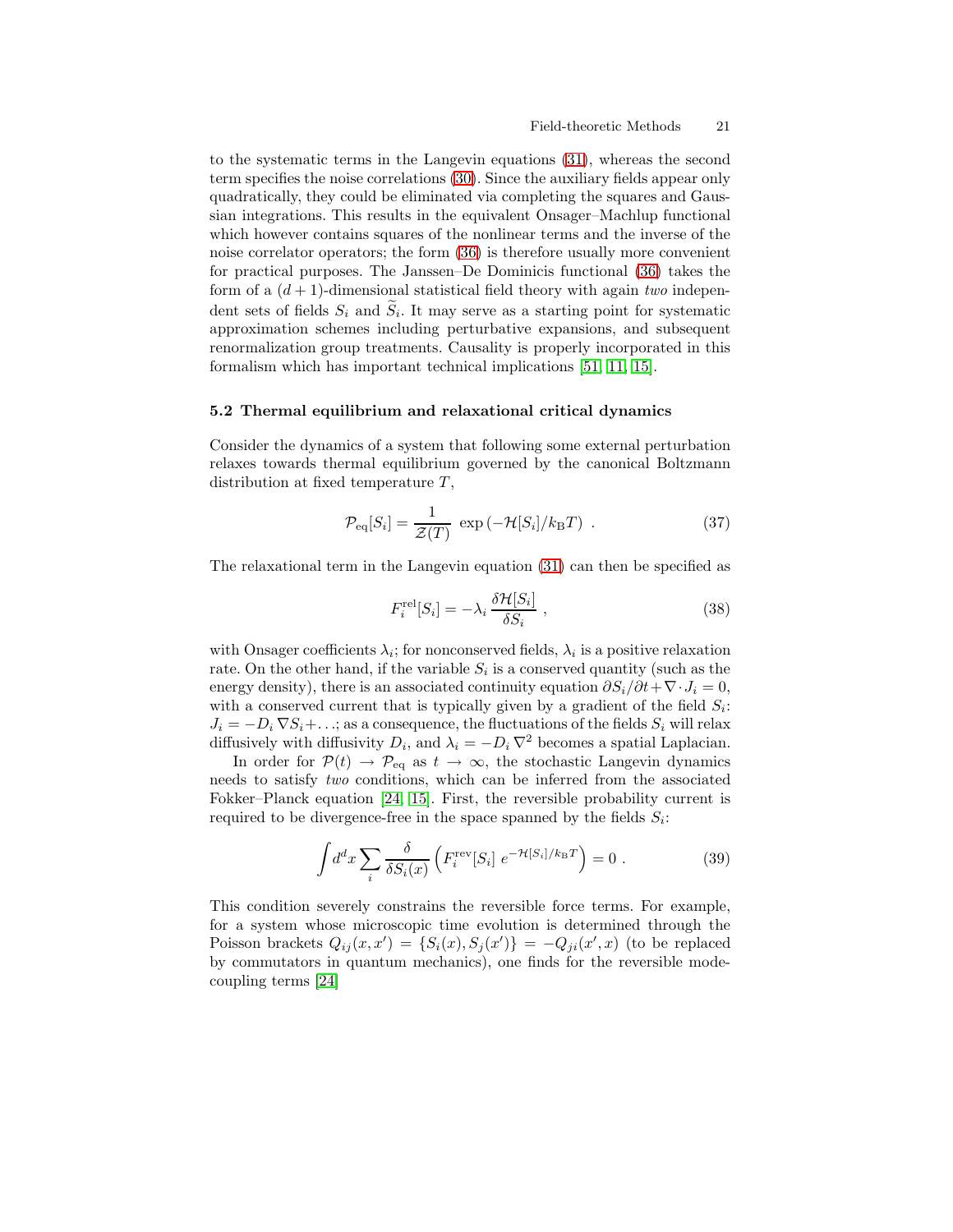$$
F_i^{\text{rev}}[S_i](x) = -\int d^d x' \sum_j \left[ Q_{ij}(x, x') \frac{\delta \mathcal{H}[S_i]}{\delta S_j(x')} - k_{\text{B}} T \frac{\delta Q_{ij}(x, x')}{\delta S_j(x')} \right] \ . \tag{40}
$$

Second, the noise correlator in Eq. [\(30\)](#page-18-2) must be related to the Onsager relaxation coefficients through the Einstein relation

$$
L_{ij} = k_{\rm B} T \lambda_i \, \delta_{ij} \tag{41}
$$

To provide a specific example, we focus on the case of purely relaxational dynamics (i.e., reversible force terms are absent entirely), with the (mesoscopic) Hamiltonian given by the Ginzburg–Landau–Wilson free energy that describes second-order phase transitions in thermal equilibrium for an ncomponent order parameter  $S_i$ ,  $i = 1, ..., N$  [\[3\]](#page-24-1)-[\[10\]](#page-24-2):

$$
\mathcal{H}[S_i] = \int d^d x \sum_{i=1}^N \left[ \frac{r}{2} \left[ S_i(x) \right]^2 + \frac{1}{2} \left[ \nabla S_i(x) \right]^2 + \frac{u}{4!} \left[ S_i(x) \right]^2 \sum_{j=1}^N \left[ S_j(x) \right]^2 \right], \tag{42}
$$

where the control parameter  $r \propto T - T_c$  changes sign at the critical temperature  $T_c$ , and the positive constant u governs the strength of the nonlinearity. If we assume that the order parameter itself is not conserved under the dynamics, the associated response functional reads

<span id="page-21-0"></span>
$$
\mathcal{A}[\widetilde{S}_i, S_i] = \int d^d x \int dt \sum_i \widetilde{S}_i \left( \frac{\partial}{\partial t} + \lambda_i \frac{\delta \mathcal{H}[S_i]}{\delta S_i} - k_\text{B} T \lambda_i \widetilde{S}_i \right) . \tag{43}
$$

This case is frequently referred to as model A critical dynamics [\[25\]](#page-25-14). For a diffusively relaxing conserved field, termed model B in the classification of Ref. [\[25\]](#page-25-14), one has instead

<span id="page-21-1"></span>
$$
\mathcal{A}[\widetilde{S}_i, S_i] = \int d^d x \int dt \sum_i \widetilde{S}_i \left( \frac{\partial}{\partial t} - D_i \nabla^2 \frac{\delta \mathcal{H}[S_i]}{\delta S_i} + k_\text{B} T D_i \nabla^2 \widetilde{S}_i \right) . \tag{44}
$$

Consider now the external fields  $h_i$  that are thermodynamically conjugate to the mesoscopic variables  $S_i$ , i.e.,  $\mathcal{H}(h_i) = \mathcal{H}(h_i = 0) - \int d^dx \sum_i h_i(x) S_i(x)$ . For the simple relaxational models [\(43\)](#page-21-0) and [\(44\)](#page-21-1), we may thus immediately relate the dynamic susceptibility to two-point correlation functions that involve the auxiliary fields  $S_i$  [\[51\]](#page-26-10), namely

$$
\chi_{ij}(x - x', t - t') = \frac{\delta \langle S_i(x, t) \rangle}{\delta h_j(x', t')} \bigg|_{h_i = 0} = k_{\rm B} T \lambda_i \left\langle S_i(x, t) \tilde{S}_j(x', t') \right\rangle \tag{45}
$$

for nonconserved fields, while for model B dynamics

$$
\chi_{ij}(x - x', t - t') = -k_{\rm B} T D_i \langle S_i(x, t) \nabla^2 \widetilde{S}_j(x', t') \rangle . \qquad (46)
$$

Finally, in thermal equilibrium the dynamic response and correlation functions are related through the fluctuation–dissipation theorem [\[51\]](#page-26-10)

$$
\chi_{ij}(x - x', t - t') = \Theta(t - t') \frac{\partial}{\partial t'} \langle S_i(x, t) S_j(x', t') \rangle . \tag{47}
$$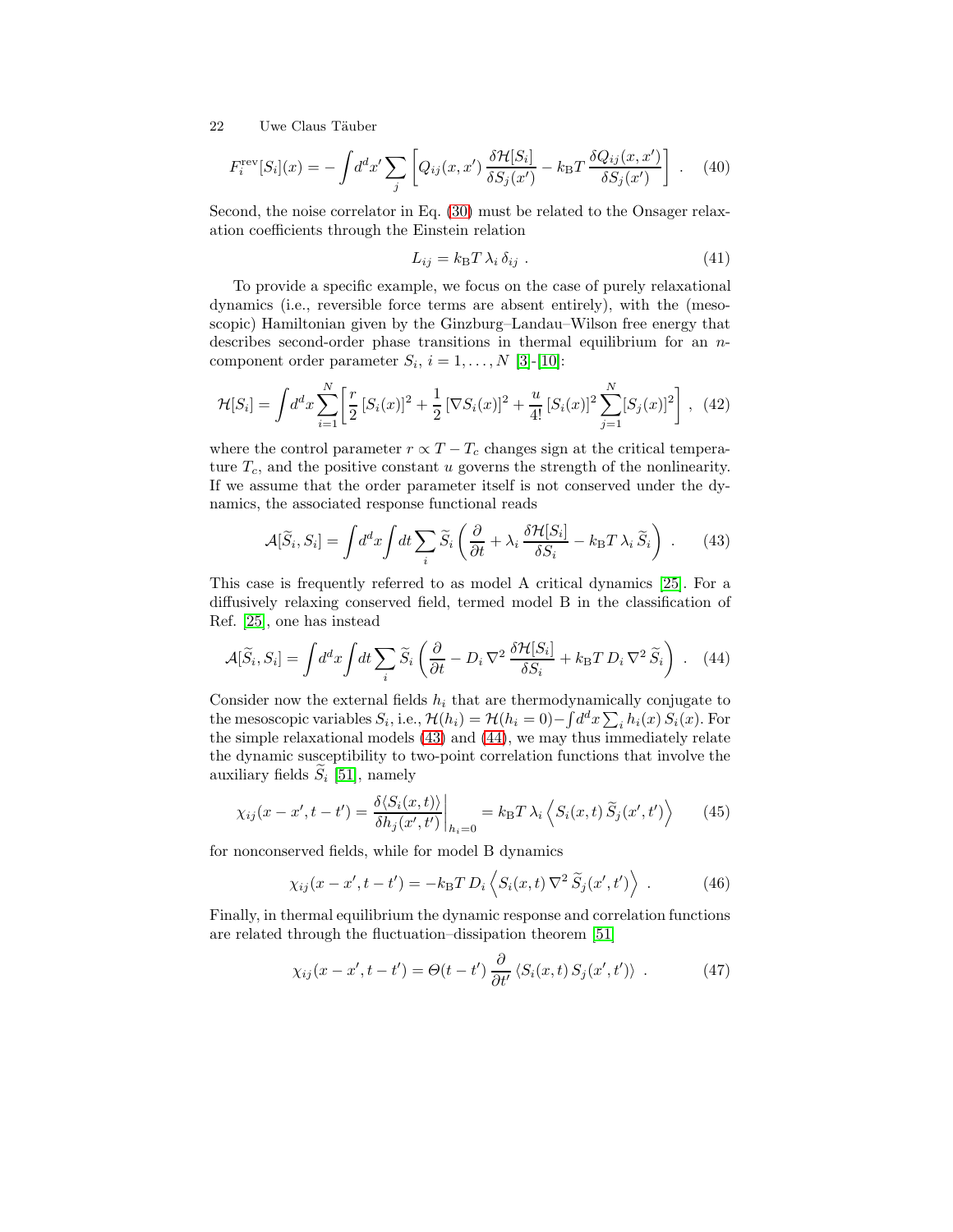### 5.3 Driven diffusive systems and interface growth

We close this section by listing a few intriguing examples for Langevin sytems that describe genuine out-of-equilibrium dynamics. First, consider a driven diffusive lattice gas (an overview is provided in Ref. [\[26\]](#page-25-15)), namely a particle system with conserved total density with biased diffusion in a specified  $(\Vert \cdot \Vert)$  direction. The coarse-grained Langevin equation for the scalar density fluctuations thus becomes spatially anisotropic [\[52,](#page-26-11) [53\]](#page-26-12),

<span id="page-22-0"></span>
$$
\frac{\partial S(x,t)}{\partial t} = D\left(\nabla^2_{\perp} + c\nabla^2_{\parallel}\right)S(x,t) + \frac{Dg}{2}\nabla_{\parallel}S(x,t)^2 + \zeta(x,t) ,\qquad(48)
$$

and similarly for the conserved noise with  $\langle \zeta \rangle = 0$ ,

$$
\langle \zeta(x,t)\,\zeta(x',t') \rangle = -2D\left(\nabla^2_{\perp} + \tilde{c}\,\nabla^2_{\parallel}\right)\delta(x-x')\,\delta(t-t')\;.
$$
 (49)

Notice that the drive term  $\propto g$  breaks both the system's spatial reflection symmetry as well as the Ising symmetry  $S \to -S$ . In one dimension, Eq. [\(48\)](#page-22-0) coincides with the noisy Burgers equation [\[54\]](#page-26-13), and since in this case (only) the condition [\(39\)](#page-20-0) is satisfied, effectively represents a system with equilibrium dynamics. The corresponding Janssen–De Dominicis response functional reads

$$
\mathcal{A}[\widetilde{S}, S] = \int d^d x \int dt \, \widetilde{S} \left[ \frac{\partial S}{\partial t} - D \left( \nabla_{\perp}^2 + c \nabla_{\parallel}^2 \right) S + D \left( \nabla_{\perp}^2 + \tilde{c} \nabla_{\parallel}^2 \right) \widetilde{S} - \frac{D g}{2} \nabla_{\parallel} S^2 \right].
$$
\n(50)

It describes a 'massless' theory, hence we expect the system to generically display scale-invariant features, without the need to tune to a special point in parameter space. The large-scale scaling properties can be analyzed by means of the dynamic renormalization group [\[52,](#page-26-11) [53\]](#page-26-12).

Another famous example for generic scale invariance emerging in a nonequilibrium system is curvature-driven interface growth, as captured by the Kardar–Parisi–Zhang equation [\[55\]](#page-26-14)

$$
\frac{\partial S(x,t)}{\partial t} = D \nabla^2 S(x,t) + \frac{Dg}{2} \left[ \nabla S(x,t) \right]^2 + \zeta(x,t) , \qquad (51)
$$

with again  $\langle \zeta \rangle = 0$  and the noise correlations

$$
\langle \zeta(x,t)\,\zeta(x',t') \rangle = 2D\,\delta(x-x')\delta(t-t')\;.
$$
 (52)

(For more details and intriguing variants, see e.g. Refs. [\[27\]](#page-25-16)-[\[29\]](#page-25-17).) The associated field theory action

$$
\mathcal{A}[\widetilde{S}, S] = \int d^d x \int dt \left[ \widetilde{S} \left( \frac{\partial S}{\partial t} - D \nabla^2 S - \frac{D g}{2} \left[ \nabla S \right]^2 \right) - D \widetilde{S}^2 \right] \tag{53}
$$

encodes surprisingly rich behavior including a kinetic roughening transition separating two distinct scaling regimes in dimensions  $d > 2$  [\[27\]](#page-25-16)-[\[29\]](#page-25-17).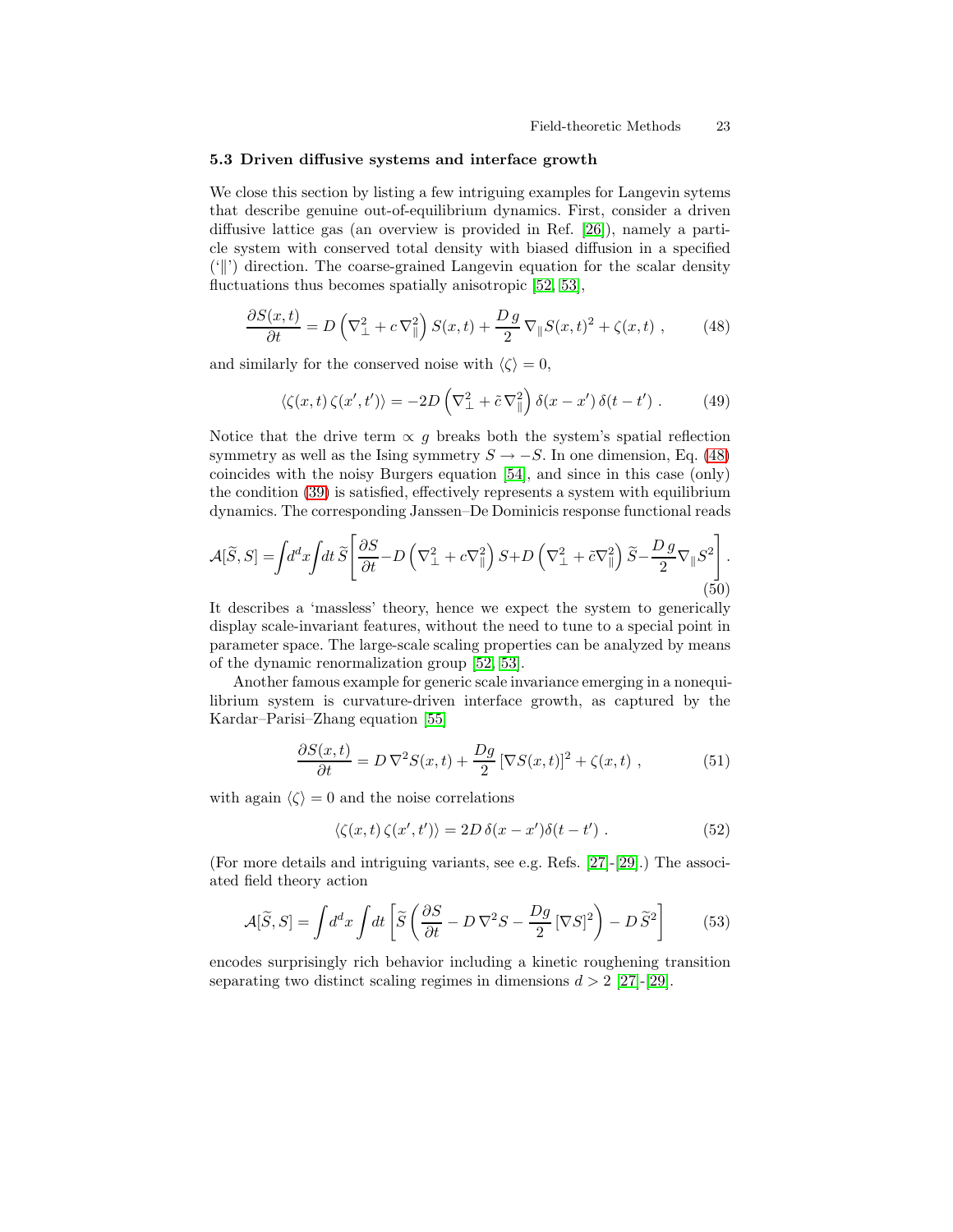### 6 Future directions

The rich phenomenology in many complex systems is only inadequately captured within widely used mean-field approximations, wherein both statistical fluctuations and correlations induced by the subunits' interactions or the system's kinetics are neglected. Modern computational techniques, empowered by recent vast improvements in data storage and tact frequencies, as well as the development of clever algorithms, are clearly invaluable in the theoretical study of model systems displaying the hallmark features of complexity. Yet in order to gain a deeper understanding and to maintain control over the typically rather large parameter space, numerical investigations need to be supplemented by analytical approaches. The field-theoretic methods described in this article represent a powerful set of tools to systematically include fluctuations and correlations in the mathematical description of complex stochastic dynamical systems composed of many interacting degrees of freedom. They have already been very fruitful in studying the intriguing physics of highly correlated and strongly fluctuating many-particle systems. Aside from many important quantitative results, they have provided the basis for our fundamental understanding of the emergence of universal macroscopic features.

At the time of writing, the transfer of field-theoretic methods to problems in chemistry, biology, and other fields such as sociology has certainly been initiated, but is still limited to rather few and isolated case studies. This is understandable, since becoming acquainted with the intricate technicalities of the field theory formalism requires considerable effort. Also, whereas it is straightforward to write down the actions corresponding the stochastic processes defined via microscopic classical discrete master or mesoscopic Langevin equations, it is usually not that easy to properly extract the desired information about large-scale structures and long-time asymptotics. Yet if successful, one tends to gain insights that are not accessible by any other means. I therefore anticipate that the now well-developed methods of quantum and statistical field theory, with their extensions to stochastic dynamics, will find ample successful applications in many different areas of complexity science. Naturally, further approximation schemes and other methods tailored to the questions at hand will have to be developed, and novel concepts be devised. I look forward to learning about and hopefully also participating in these exciting future developments.

### Acknowledgements

The author would like to acknowledge financial support through the U.S. National Science Foundation grant NSF DMR-0308548. This article is dedicated to the victims of the terrible events at Virginia Tech on April 16, 2007.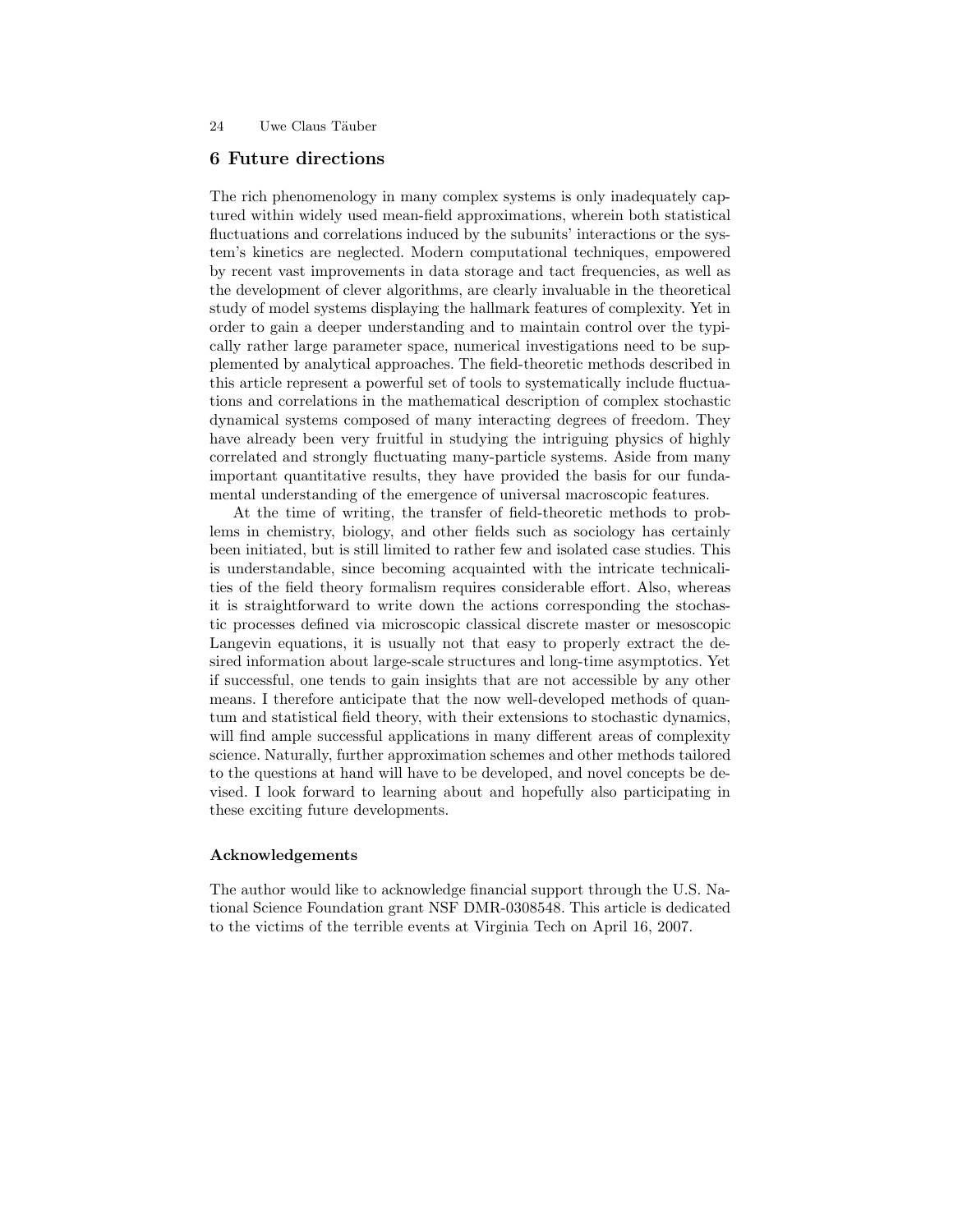# 7 Bibliography

# References

# <span id="page-24-0"></span>1. Books and Reviews

- <span id="page-24-1"></span>2. Murray JD (2002) Mathematical biology, vols. I & II, 3rd edn. Springer, New York
- 3. Ramond P (1981) Field theory a modern primer. Benjamin/Cummings, Reading
- 4. Amit DJ (1984) Field theory, the renormalization group, and critical phenomena. World Scientific, Singapore
- <span id="page-24-10"></span>5. Negele JW, Orland H (1988) Quantum many-particle systems. Addison-Wesley, Redwood City
- 6. Parisi G (1988) Statistical field theory. Addison-Wesley, Redwood City
- 7. Itzykson C, Drouffe JM (1989) Statistical field theory. Cambridge University Press, Cambridge
- 8. Le Bellac M (1991) Quantum and statistical field theory. Oxford University Press, Oxford
- 9. Zinn-Justin J (1993) Quantum field theory and critical phenomena. Clarendon Press, Oxford
- <span id="page-24-2"></span>10. Cardy J (1996) Scaling and renormalization in statistical physics. Cambridge University Press, Cambridge
- <span id="page-24-3"></span>11. Janssen HK (1979) Field-theoretic methods applied to critical dynamics. In: Enz CP (ed) Dynamical critical phenomena and related topics. Lecture Notes in Physics, vol. 104. Springer, Heidelberg, pp 26-47
- <span id="page-24-4"></span>12. Mattis DC, Glasser ML (1998) The uses of quantum field theory in diffusionlimited reactions. Rev Mod Phys 70: 979-1002
- <span id="page-24-5"></span>13. Täuber UC, Howard MJ, Vollmayr-Lee BP (2005) Applications of fieldtheoretic renormalization group methods to reaction-diffusion problems. J Phys A: Math Gen 38: R79-R131
- <span id="page-24-6"></span>14. Täuber UC (2007) Field theory approaches to nonequilibrium dynamics. In: Henkel M, Pleimling M, Sanctuary R (eds) Ageing and the glass transition. Lecture Notes in Physics, vol. 716. Springer, Berlin, pp 295-348
- <span id="page-24-7"></span>15. Täuber UC, Critical dynamics: a field theory approach to equilibrium and nonequilibrium scaling behavior. To be published at Cambridge University Press, Cambridge; for completed chapters, see:

http://www.phys.vt.edu/tauber/utaeuber.html

- <span id="page-24-8"></span>16. Schütz GM (2000) Exactly solvable models for many-body systems far from equilibrium. In: Domb C, Lebowitz JL (eds) Phase transitions and critical phenomena, vol. 19. Academic Press, London
- <span id="page-24-9"></span>17. Stinchcombe R (2001) Stochastic nonequilibrium systems. Adv Phys 50: 431- 496
- <span id="page-24-11"></span>18. Chopard B, Droz M (1998) Cellular automaton modeling of physical systems. Cambridge University Press, Cambridge
- <span id="page-24-12"></span>19. Marro L, Dickman R (1999) Nonequilibrium phase transitions in lattice models. Cambridge University Press, Cambridge
- <span id="page-24-13"></span>20. Hinrichsen H (2000) Nonequilibrium critical phenomena and phase transitions into absorbing states. Adv Phys 49: 815-958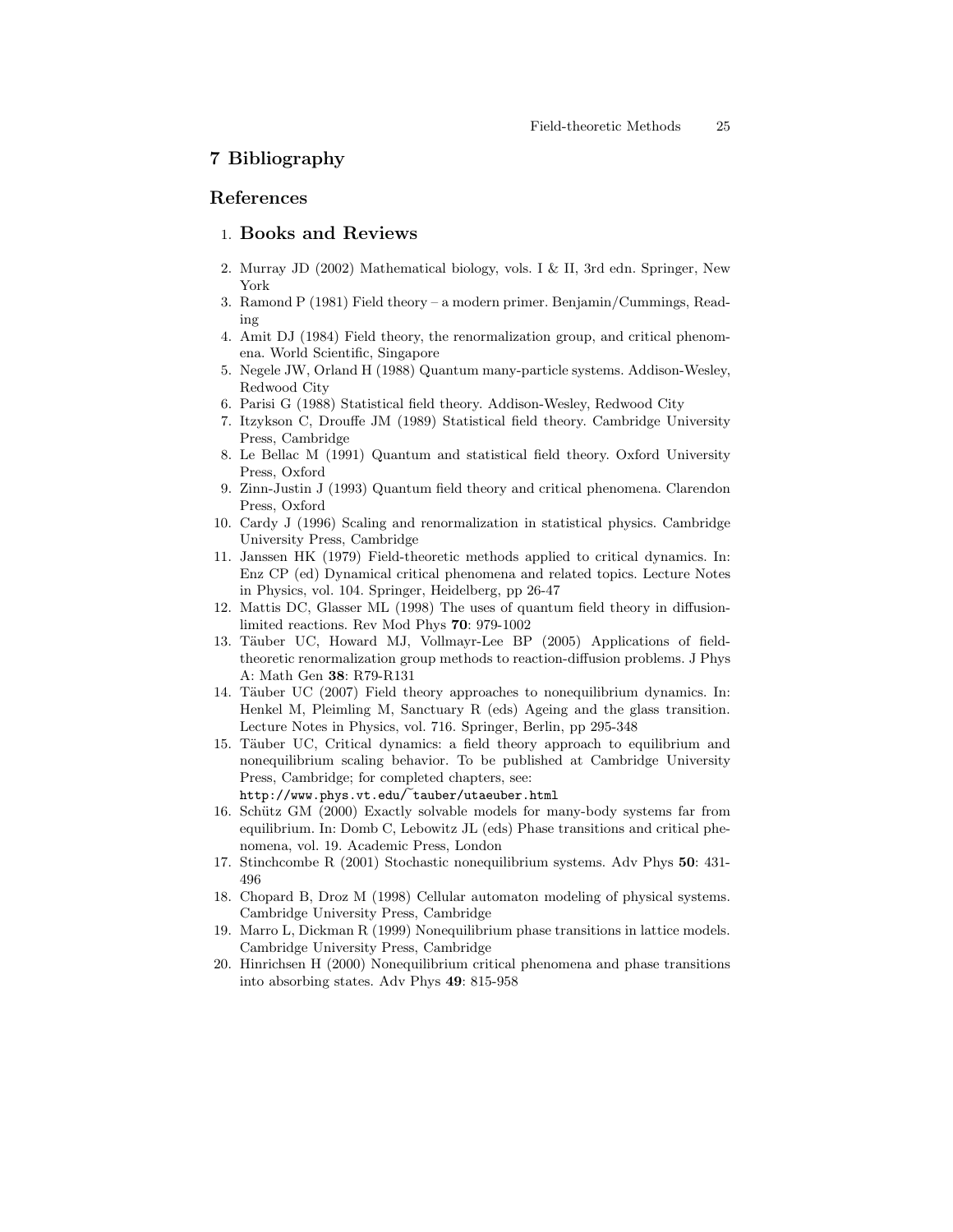- <span id="page-25-10"></span>26 Uwe Claus Täuber
- <span id="page-25-11"></span>21. Odor G  $(2004)$  Phase transition universality classes of classical, nonequilibrium systems. Rev Mod Phys 76: 663-724
- <span id="page-25-12"></span>22. Moshe M (1978) Recent developments in Reggeon field theory. Phys Rep 37: 255-345
- 23. Janssen HK, Täuber UC (2005) The field theory approach to percolation processes. Ann Phys (NY) 315: 147-192
- <span id="page-25-14"></span><span id="page-25-13"></span>24. Chaikin PM, Lubensky TC (1995) Principles of condensed matter physics. Cambridge University Press, Cambridge
- <span id="page-25-15"></span>25. Hohenberg PC, Halperin BI (1977) Theory of dynamic critical phenomena. Rev Mod Phys 49: 435-479
- 26. Schmittmann B, Zia RKP (1995) Statistical mechanics of driven diffusive systems. In: Domb C, Lebowitz JL (eds) Phase transitions and critical phenomena, vol. 17. Academic Press, London
- <span id="page-25-16"></span>27. Barabási AL, Stanley HE (1995) Fractal concepts in surface growth. Cambridge University Press, Cambridge
- <span id="page-25-17"></span>28. Halpin-Healy T, Zhang YC (1995) Kinetic roughening phenomena, stochastic growth, directed polymers and all that. Phys Rep 254: 215-414
- 29. Krug J (1997) Origins of scale invariance in growth processes. Adv Phys 46: 139-282

### <span id="page-25-0"></span>30. Primary Literature

- 31. Lindenberg K, Oshanin G, Tachiya M (eds, 2007) J Phys: Condens Matter 19, No. 6: Special issue containing articles on Chemical kinetics beyond the textbook: fluctuations, many-particle effects and anomalous dynamics; see <http://www.iop.org/EJ/toc/0953-8984/19/6>
- <span id="page-25-1"></span>32. Alber M, Frey E, Goldstein R (eds, 2007) J Stat Phys 128, No. 1/2: Special issue on Statistical physics in biology; see

<http://springerlink.com/content/j4q1ln243968/>

- <span id="page-25-2"></span>33. Mobilia M, Georgiev IT, Täuber UC  $(2007)$  Phase transitions and spatiotemporal fluctuations in stochastic lattice Lotka–Volterra models. J Stat Phys 128: 447-483; several movies with Monte Carlo simulation animations can be accessed at <http://www.phys.vt.edu/>tauber/PredatorPrey/movies/
- <span id="page-25-3"></span>34. Washenberger MJ, Mobilia M, Täuber UC  $(2007)$  Influence of local carrying capacity restrictions on stochastic predator-prey models. J Phys: Condens Matter 19: 065139, 1-14
- <span id="page-25-4"></span>35. Janssen HK (1976) On a Lagrangean for classical field dynamics and renormalization group calculations of dynamical critical properties. Z Phys B 23: 377-380
- <span id="page-25-5"></span>36. De Dominicis C  $(1976)$  Techniques de renormalisation de la théorie des champs et dynamique des phénomènes critiques. J Physique (France) Colloq. 37: C247-C253
- <span id="page-25-6"></span>37. Doi M (1976a) Second quantization representation for classical many-particle systems. J Phys A: Math Gen 9: 1465-1477
- <span id="page-25-8"></span><span id="page-25-7"></span>38. Doi M (1976b) Stochastic theory of diffusion-controlled reactions. J Phys A: Math Gen 9: 1479-1495
- 39. Grassberger P, Scheunert M (1980) Fock-space methods for identical classical objects. Fortschr Phys 28: 547-578
- <span id="page-25-9"></span>40. Peliti L (1985) Path integral approach to birth-death processes on a lattice. J Phys (Paris) 46: 1469-1482